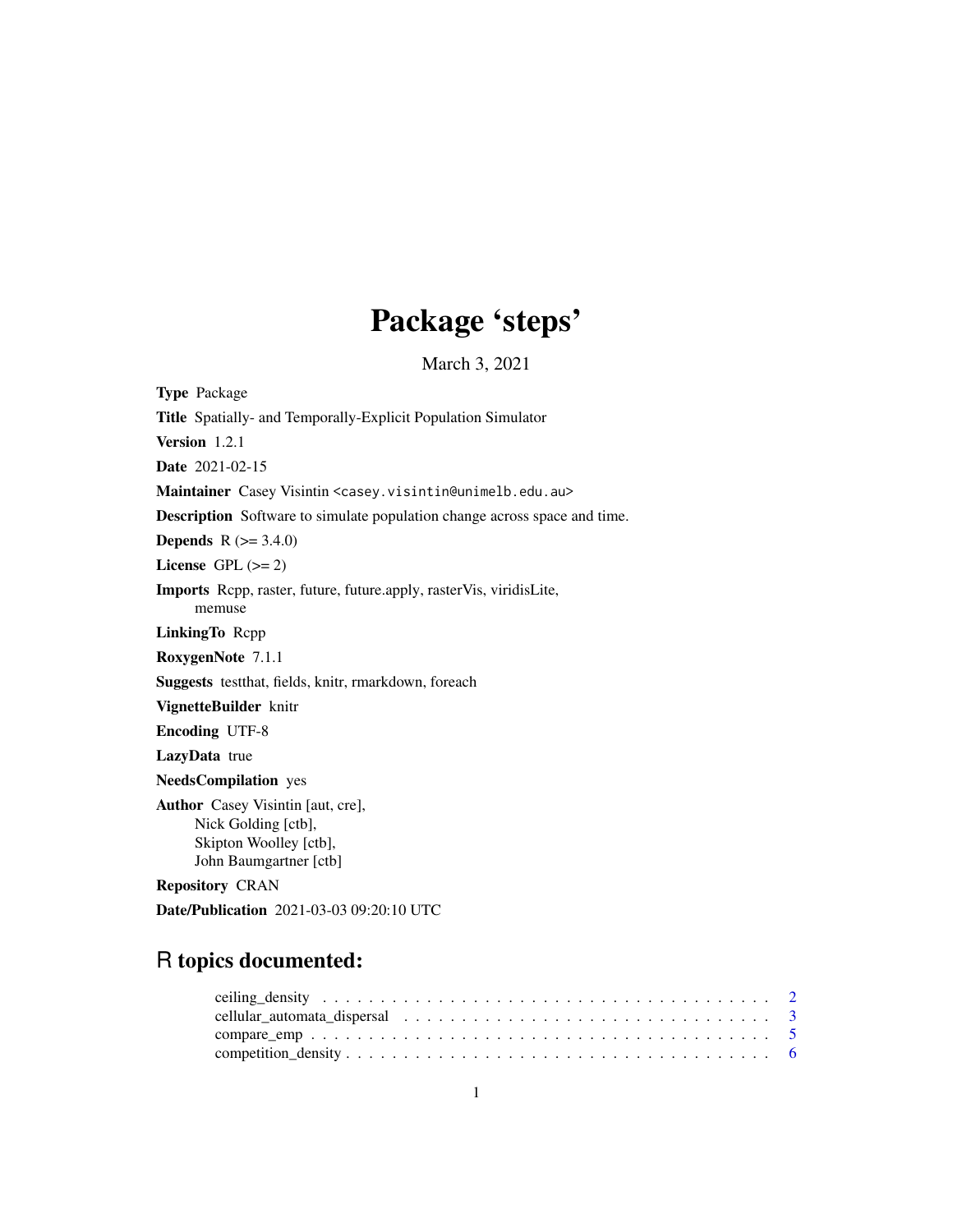<span id="page-1-0"></span>

| Index | 31 |
|-------|----|

<span id="page-1-1"></span>ceiling\_density *Ceiling-based density dependence*

#### Description

In-built density dependence function that constrains the number of individuals in a cell based on the carrying capacity of that cell in a timestep. Note, carrying\_capacity must be provided in the landscape object to use this function (see [landscape\)](#page-18-1). Only specified stages that contribute to density dependence are considered in the calculations and excess individuals are removed from only the contributing stages. This type of density dependence only affects the population once it reaches the carrying capacity. While population size is below carrying capacity, the population grows according to the transition matrix.

#### Usage

ceiling\_density(stages = NULL)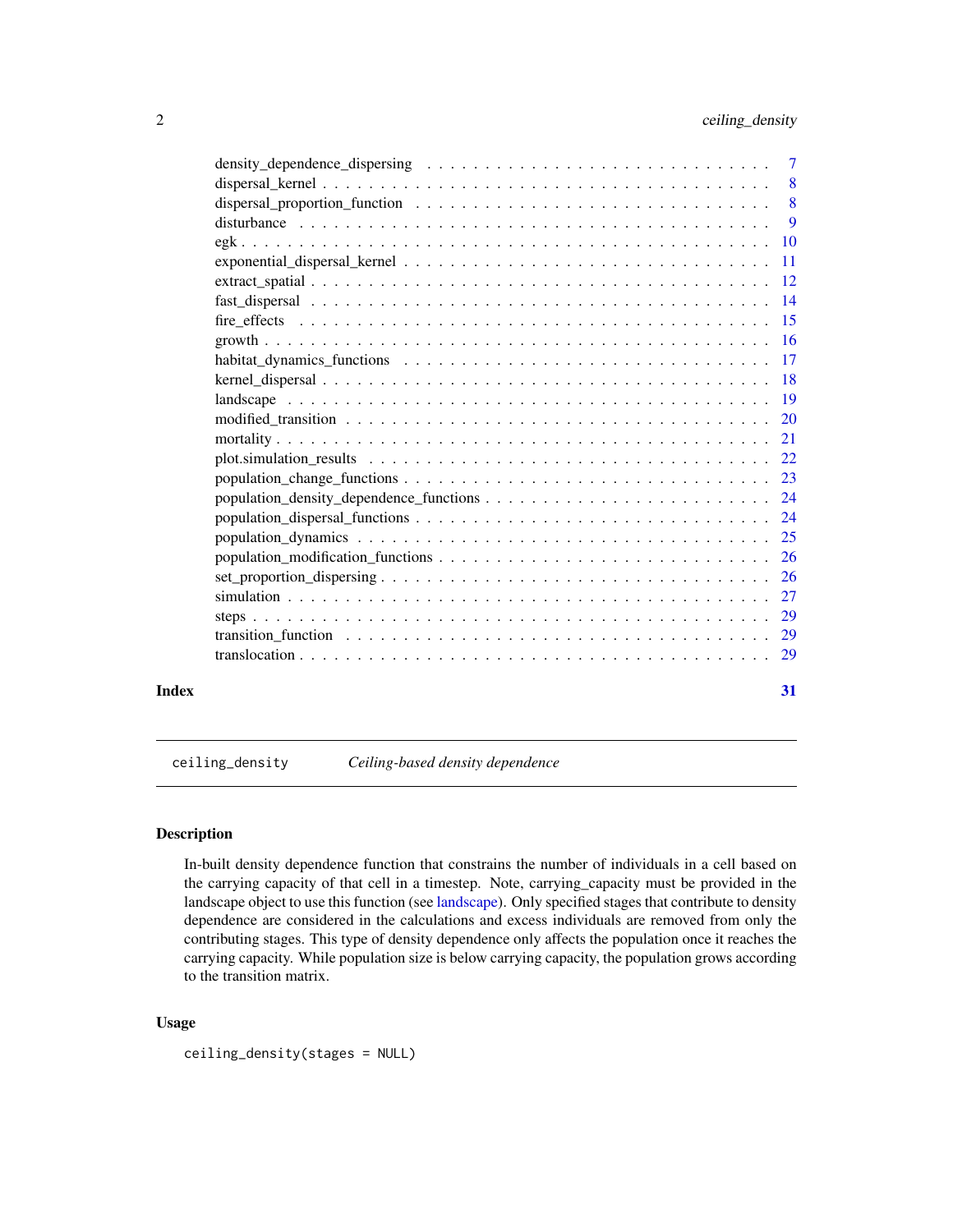#### <span id="page-2-0"></span>Arguments

stages which life-stages contribute to density dependence and are removed in a timestep - default is all

#### Examples

# Cap the population at carrying capacity with only the second and third # life stage used in calculations to determine density dependence. ## Not run: cap\_population  $\leq$  ceiling\_density(stages = c(2, 3)) ls  $\le$  landscape(population = egk\_pop, suitability = egk\_hab, carrying\_capacity = egk\_k) pd <- population\_dynamics(change = growth(egk\_mat), density\_dependence = cap\_population) simulation(landscape = ls, population\_dynamics = pd, habitat\_dynamics = NULL, timesteps = 20) ## End(Not run)

<span id="page-2-1"></span>cellular\_automata\_dispersal

*Cellular automata dispersal*

#### Description

The cellular\_automata\_dispersal function simulates movements of individuals using rule-based cell movements. In each cell that has population, every individual up to a specified proportion of the total population attempts to move. For each step up to a specified maximum number of movements, a weighted draw of four directions, based on habitat suitability, is made and then the destination cell is checked for available carrying capacity. If there is carrying capacity available, the individual moves to the cell, if not, it remains in its current cell. This is repeated until the maximum number of cell movements is reached.

#### Usage

```
cellular_automata_dispersal(
  max_{\text{cells}} = Inf,
  dispersal_proportion = set_proportion_dispersing(),
  barriers = NULL,
  use_suitability = TRUE,
  carrying_capacity = "carrying_capacity"
)
```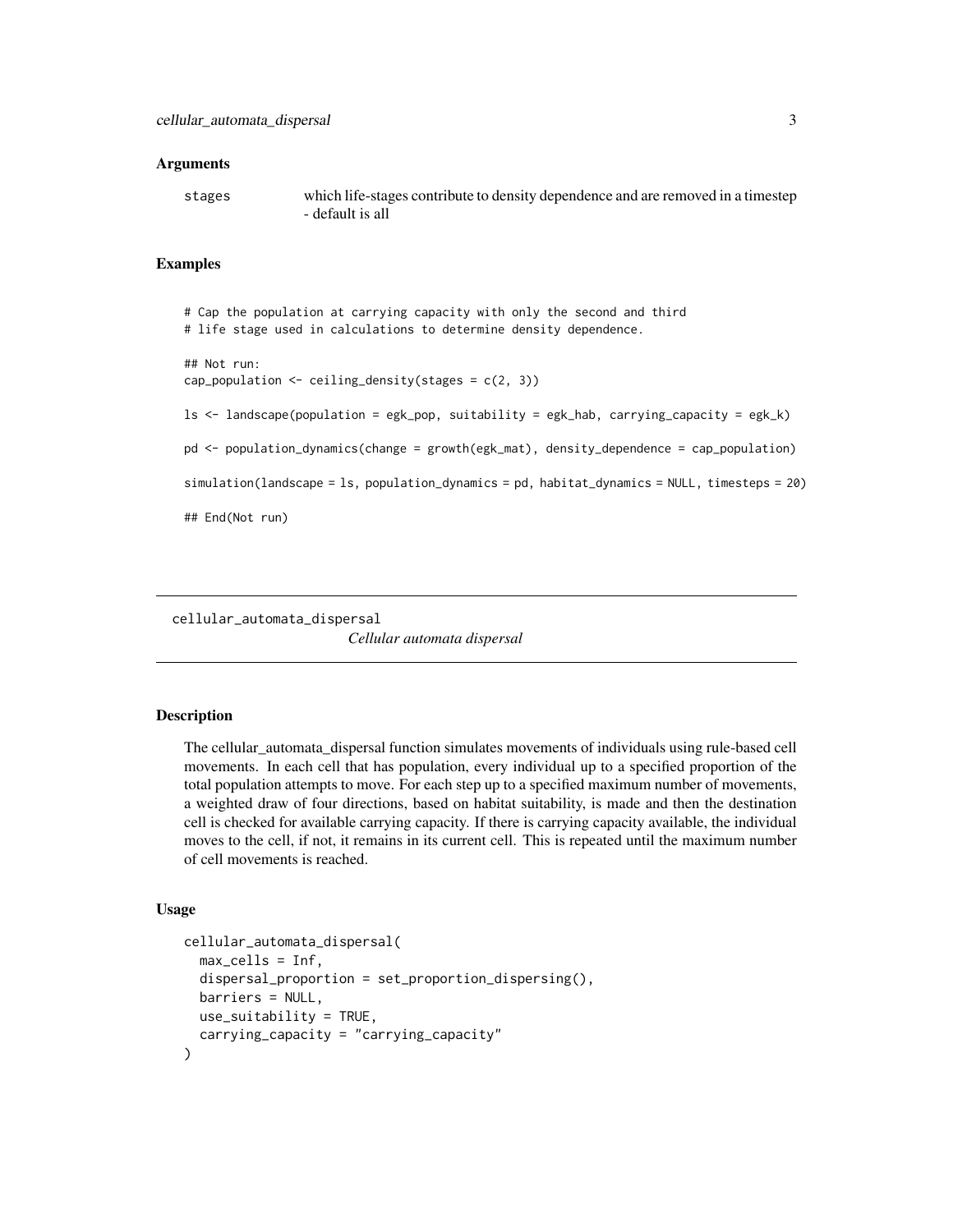#### Arguments

| max_cells            | the maximum number of cell movements that each individual in each life stage<br>can disperse in whole integers.                                                                                                                                                                     |
|----------------------|-------------------------------------------------------------------------------------------------------------------------------------------------------------------------------------------------------------------------------------------------------------------------------------|
| dispersal_proportion |                                                                                                                                                                                                                                                                                     |
|                      | a built-in or custom function defining the proportions of individuals that can<br>disperse in each life stage.                                                                                                                                                                      |
| barriers             | the name of a spatial layer in the landscape object that contains cell values be-<br>tween $0$ (no barrier) and 1 (full barrier) Any values between $0$ and 1 indicate the<br>permeability of the barrier.                                                                          |
| use_suitability      |                                                                                                                                                                                                                                                                                     |
|                      | should habitat suitability be used to control the likelihood of individuals dispers-<br>ing into cells? The default is TRUE. Note, if a barrier map is also provided, the<br>suitability map is multiplied with the barrier map to generate a permeability map<br>of the landscape. |
| carrying_capacity    |                                                                                                                                                                                                                                                                                     |
|                      | the name of a spatial layer in the landscape object that specifies the carrying<br>capacity in each cell.                                                                                                                                                                           |
|                      |                                                                                                                                                                                                                                                                                     |

#### Details

This function allows the use of barriers in the landscape to influence dispersal. The function is computationally efficient, however, because as individuals are dispersed, performance scales with the population sizes in each cell across a landscape and the maximum number of cell movements.

The maximum number of cell movements in cellular automata dispersal does not correspond exactly to the distance decay of a dispersal kernel, since cellular automata dispersal depends on the permeability of the landscape, and is interrupted on reaching a cell with available capacity. A heuristic that can be used to determine a reasonable number of steps from a mean dispersal distance 'd' and cell resolution 'res' is: 'max\_cells = round(2  $*(d / (res * 1.25))$  ^ 2)'. This corresponds approximately to the number of cell-steps in an infinite, homogenous landscape with no early stopping, for which d is the mean end-to-end dispersal distance of all individuals.

Rather than relying on this value, we recommend that the user experiment with the max\_cells parameter to find a value such that the the mean dispersal distance in a reasonably realistic simulation corresponds with field estimates of mean dispersal distances.

#### Examples

```
# Example of cellular automata dispersal where the 2nd and 3rd life stages
# disperse up to a maximum of 100 cells but dispersal is affected by
# barriers (in this case roads). The road rasters have values of 0 for
# large roads (no dispersal across barrier) and 0.5 for smaller roads
# (reduced dispersal across barrier).
## Not run:
ca_dispersal <- cellular_automata_dispersal(max_cells = c(0, 100, 100), barriers = "roads")
ls <- landscape(population = egk_pop,
                suitability = egk_hab,
```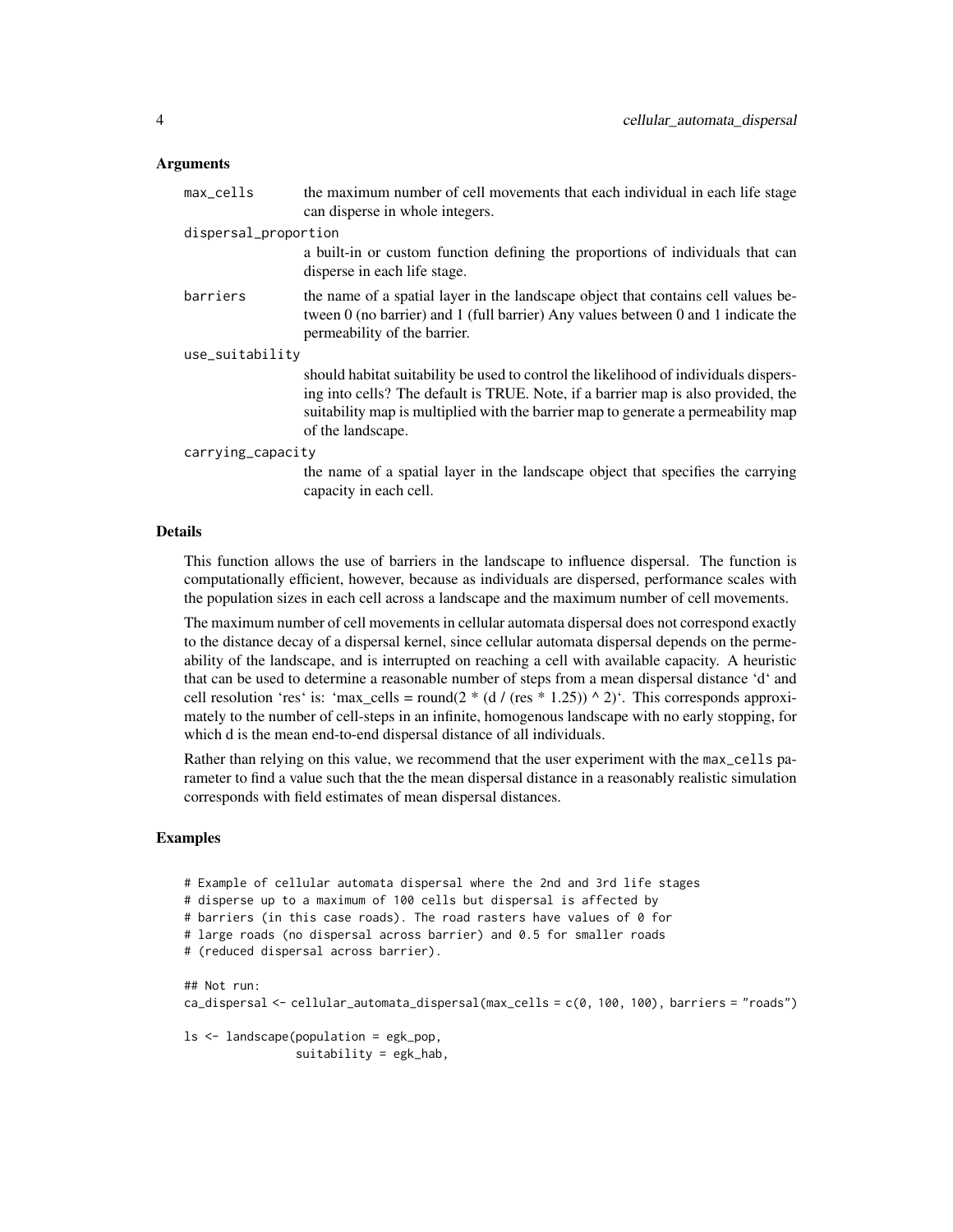```
carrying_capacity = egk_k,
                "roads" = egk_road)
pd <- population_dynamics(change = growth(egk_mat),
                          dispersal = ca_dispersal,
                          density_dependence = ceiling_density())
simulation(landscape = ls, population_dynamics = pd, habitat_dynamics = NULL, timesteps = 20)
## End(Not run)
```
compare\_emp *Compare minimum expected populations*

#### Description

Compare minimum expected populations from two or more 'simulation\_results' objects.

#### Usage

compare\_emp(x, ..., interval = 95, all\_points = FALSE, simulation\_names = NULL)

#### Arguments

| $\mathsf{x}$     | a simulation_results object                                                                                                                                                                                                                                                                                       |
|------------------|-------------------------------------------------------------------------------------------------------------------------------------------------------------------------------------------------------------------------------------------------------------------------------------------------------------------|
| $\ddotsc$        | additional simulation results objects                                                                                                                                                                                                                                                                             |
| interval         | the desired confidence interval representing the uncertainty around the expected<br>minimum population estimates from simulation comparisons; expressed as a<br>whole integer between 0 and 100 (default value is 95).                                                                                            |
| all_points       | should the expected minimum populations from all simulation replicates be<br>shown on the plot?                                                                                                                                                                                                                   |
| simulation_names |                                                                                                                                                                                                                                                                                                                   |
|                  | $\mathcal{L}$ and $\mathcal{L}$ and $\mathcal{L}$ and $\mathcal{L}$ and $\mathcal{L}$ and $\mathcal{L}$ and $\mathcal{L}$ and $\mathcal{L}$ and $\mathcal{L}$ and $\mathcal{L}$ and $\mathcal{L}$ and $\mathcal{L}$ and $\mathcal{L}$ and $\mathcal{L}$ and $\mathcal{L}$ and $\mathcal{L}$ and $\mathcal{L}$ and |

an optional character vector of simulation names to override the defaults

#### Examples

```
## Not run:
ls \le landscape(population = egk_pop, suitability = egk_hab, carrying_capacity = egk_k)
# Create populations dynamics with and without ceiling density dependence
pd1 <- population_dynamics(change = growth(egk_mat),
                           dispersal = kernel_dispersal(max_distance = 2000,
                  dispersal_kernel = exponential_dispersal_kernel(distance_decay = 1000)),
                           density_dependence = ceiling_density())
pd2 <- population_dynamics(change = growth(egk_mat),
                           dispersal = kernel_dispersal(max_distance = 2000,
                  dispersal_kernel = exponential_dispersal_kernel(distance_decay = 1000)))
```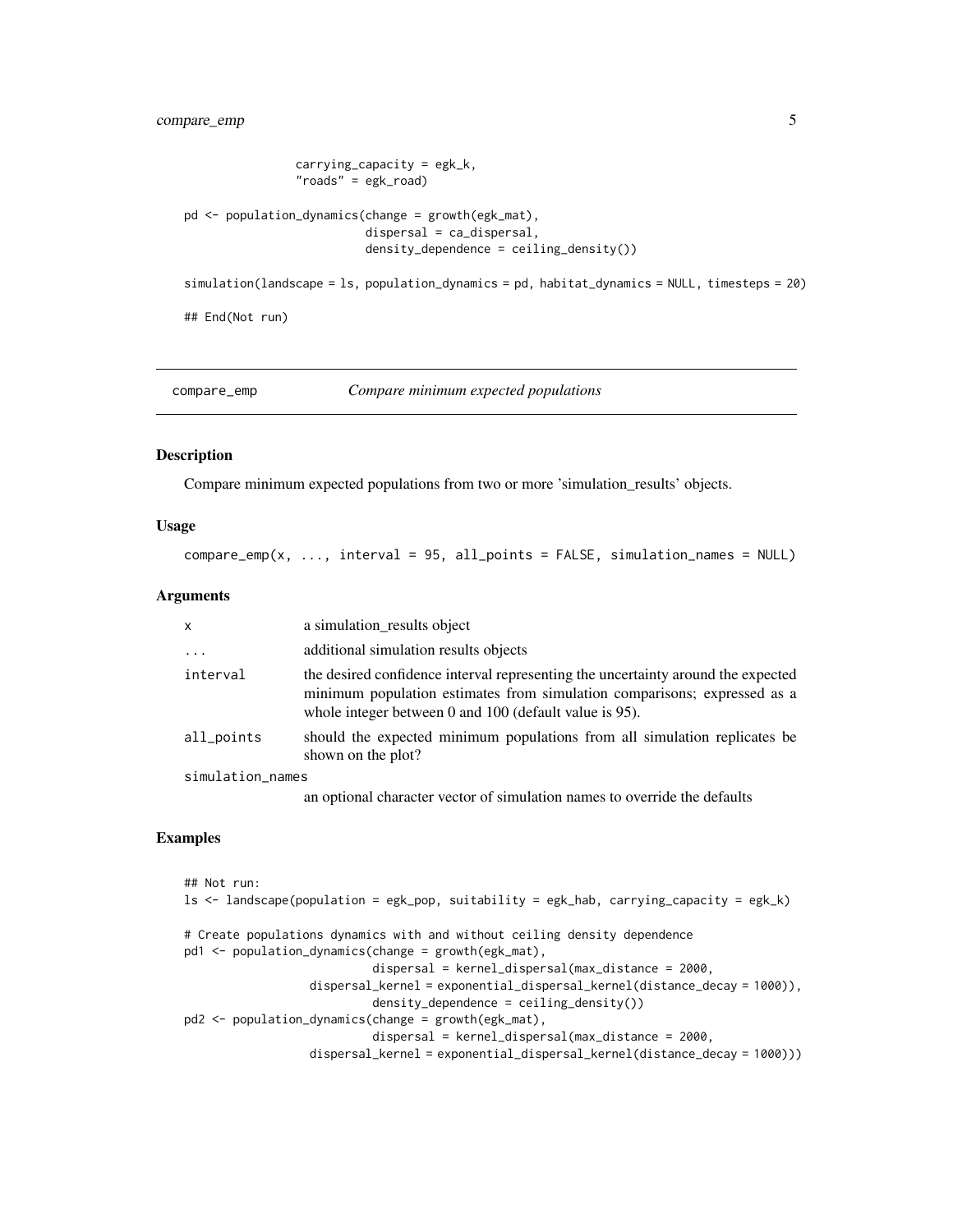```
# Run first simulation with ceiling density dependence and three replicates
sim1 <- simulation(landscape = ls,
                   population_dynamics = pd1,
                   habitat_dynamics = NULL,
                   timesteps = 20,
                   replicates = 3)
# Run second simulation without ceiling density dependence and three replicates
sim2 <- simulation(landscape = ls,
                   population_dynamics = pd2,
                   habitat_dynamics = NULL,
                   timesteps = 20,
                   replicates = 3)
compare_emp(sim1, sim2)
## End(Not run)
```
<span id="page-5-1"></span>competition\_density *Competition density function*

#### Description

Adjusts the life-stage transition matrix in each cell based on the carrying capacity in the cell and a density dependence function - default is Beverton-Holt. The user may specify which life-stages are affected by density dependence. If R\_max is not provided this is calculated from the local cell-based transition matrices internally. By providing initial stable age distribution values, performance can be increased as the function internally calculates these values through optimisation.

#### Usage

```
competition_density(
  stages = NULL,
  mask = NULL,R_{max} = NULL,
  stable_age = NULL
\lambda
```
#### Arguments

| stages     | which life-stages contribute to density dependence - default is all                                                                                                                                      |
|------------|----------------------------------------------------------------------------------------------------------------------------------------------------------------------------------------------------------|
| mask       | a matrix of boolean values (TRUE/FALSE), equal in dimensions to the life-stage<br>transition matrix and specifying which vital rates (i.e. survival and fecundity)<br>are to be modified by the function |
| $R_{max}$  | optional value of maximum growth rate (lambda) if known                                                                                                                                                  |
| stable_age | optional vector of stable age distributions if known                                                                                                                                                     |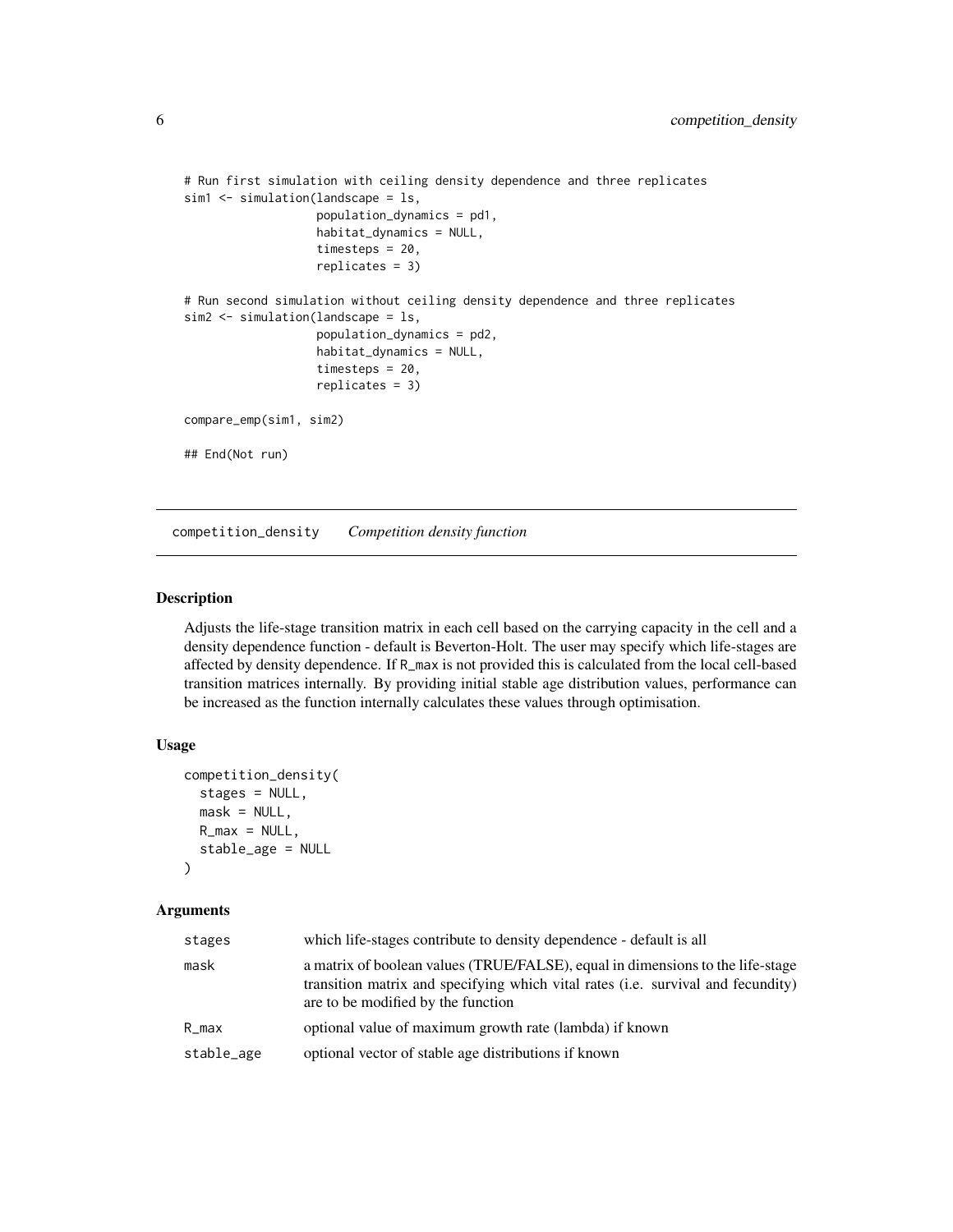#### <span id="page-6-0"></span>Examples

# Vital rates (survival and fecundity) modified based on approach to carrying capacity # by the 2nd and 3rd life stages. ## Not run: mod\_fun <- competition\_density(stages = c(2, 3))

```
ls <- landscape(population = egk_pop, suitability = NULL, carrying_capacity = egk_k)
```

```
pd <- population_dynamics(change = growth(egk_mat, transition_function = mod_fun))
```
simulation(landscape = ls, population\_dynamics = pd, habitat\_dynamics = NULL, timesteps = 20)

## End(Not run)

<span id="page-6-1"></span>density\_dependence\_dispersing

*Density-dependent proportions of populations dispersing*

#### Description

The proportion of populations dispersing will be density dependent in a simulation. Proportions of populations in each life stage dispersing is adjusted based on available carrying capacity. If lifestages are set by the [population\\_density\\_dependence\\_functions,](#page-23-1) these will be used to determine how close the population is to carrying capacity. If no life-stages are set or density dependence is set to NULL in [population\\_dynamics,](#page-24-1) the function will consider all life-stages in the calculation.

#### Usage

density\_dependence\_dispersing(maximum\_proportions = 1)

#### Arguments

#### maximum\_proportions

A single value or vector of the maximum proportions (between zero and one) of individuals in each life stage that disperse - default is 1. If maximum proportions are specified as a single number, then all life-stages use that value, however, a vector of maximum proportions (equal in length to the number of life-stages) can also be specified. Maximum proportions are multiplied by the calculated proportions based on carrying capacity so to prevent stages from dispersing, set corresponding values to zero.

#### Value

An object of class dispersal\_proportion\_function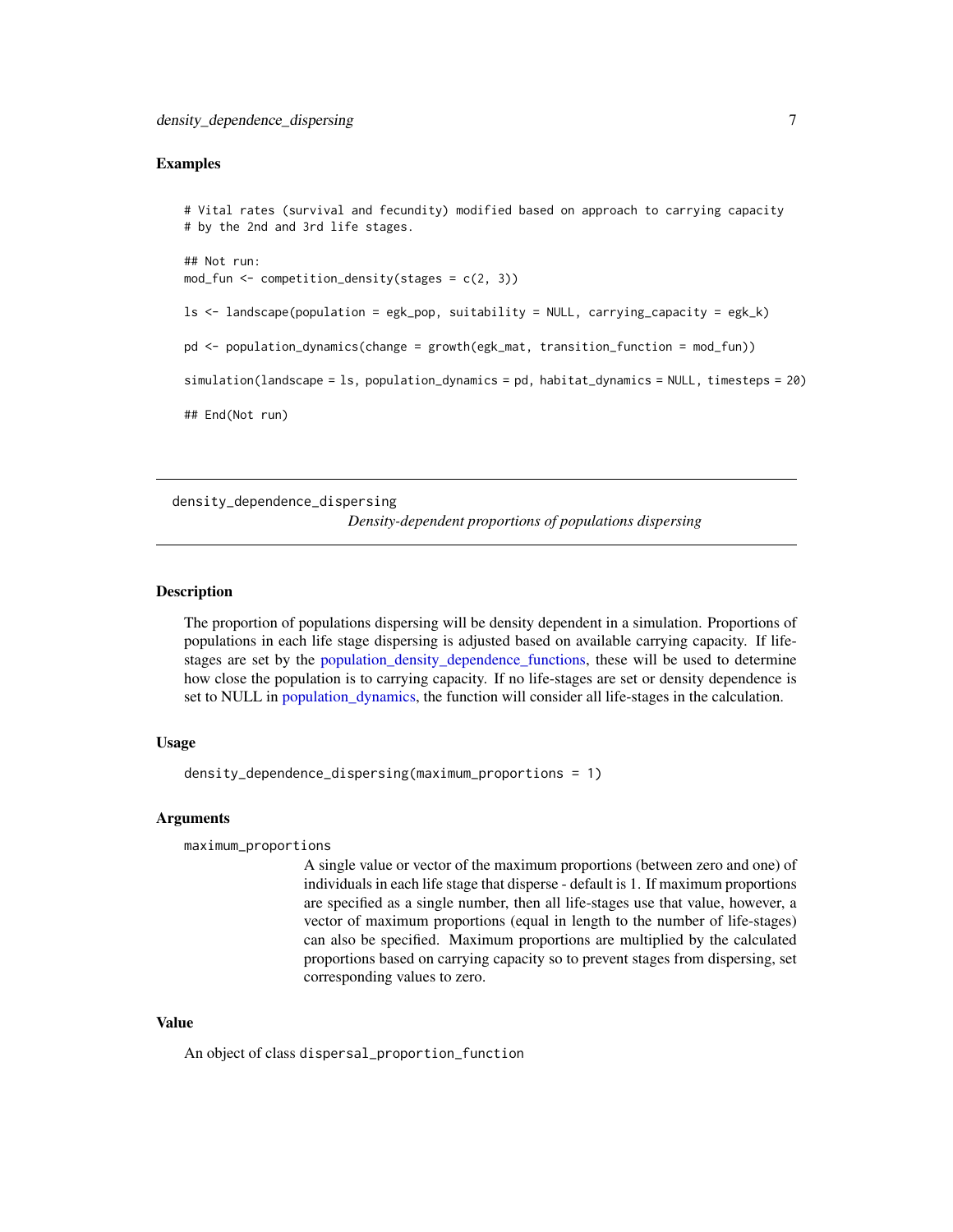#### <span id="page-7-0"></span>Examples

```
# Example of a proportion function that disperses all populations based on their approach
# to carrying capacity
## Not run:
prop_dispersal <- density_dependence_dispersing()
kb_dispersal <- kernel_dispersal(dispersal_proportion = prop_dispersal,
                      max_distance = 2000,
                 dispersal_kernel = exponential_dispersal_kernel(distance_decay = 1000))
ls \le landscape(population = egk_pop, suitability = egk_hab, carrying_capacity = egk_k)
pd <- population_dynamics(change = growth(egk_mat), dispersal = kb_dispersal)
simulation(landscape = ls, population_dynamics = pd, habitat_dynamics = NULL, timesteps = 20)
## End(Not run)
```
<span id="page-7-1"></span>dispersal\_kernel *Create a dispersal function*

#### Description

A dispersal kernel function is a mathematical representation of how species redistribute across the landscape.

A common dispersal kernel is provided in the software for the user to select, however, a user may also provide a custom written dispersal kernel.

#### See Also

• [exponential\\_dispersal\\_kernel\)](#page-10-1) for a (negative) exponential dispersal kernel

dispersal\_proportion\_function

*Create a proportion dispersing function*

#### Description

A proportion dispersing function generates the proportions of species that disperse from cells based on landscape features.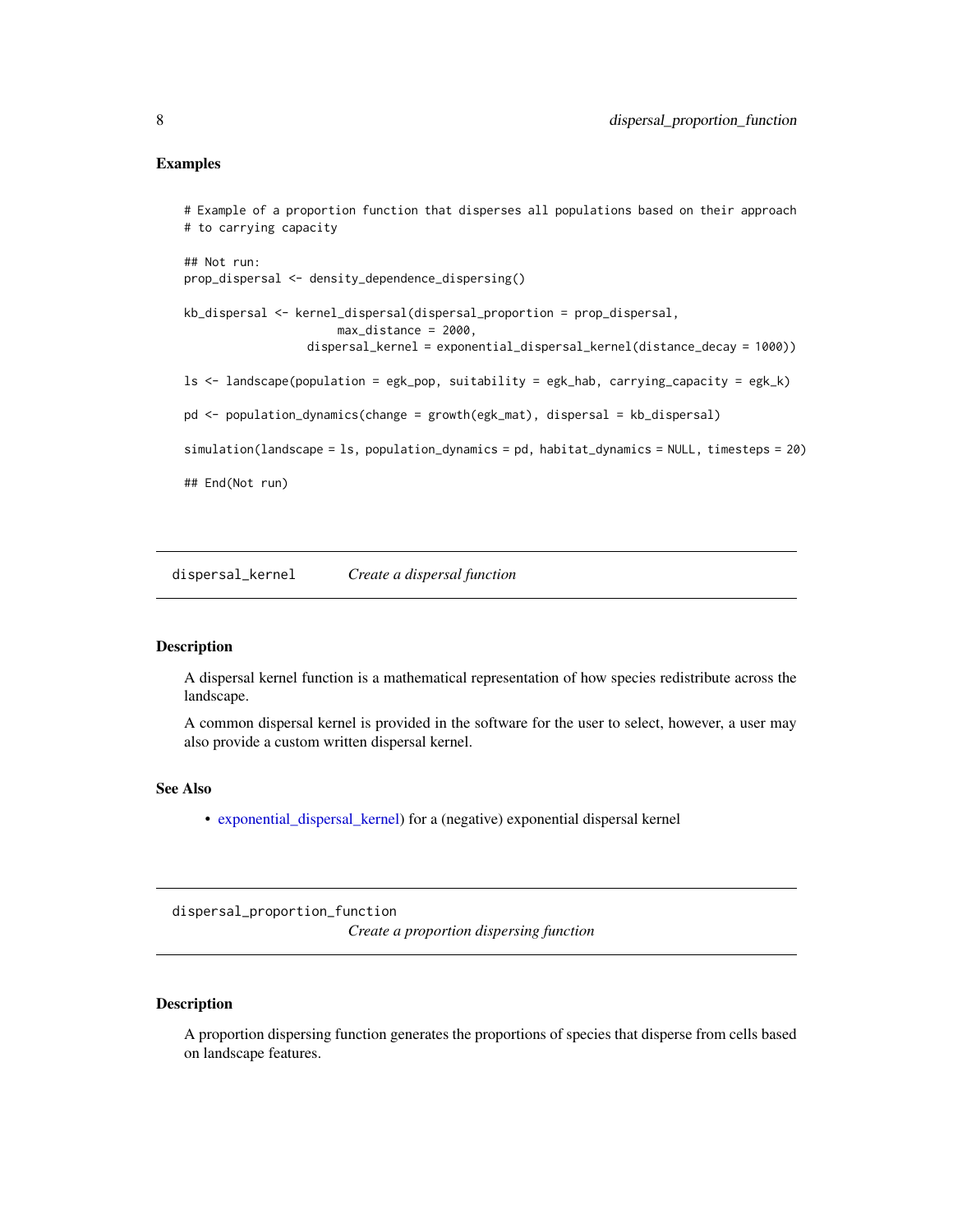#### <span id="page-8-0"></span>disturbance **9** and 1 and 1 and 1 and 1 and 1 and 1 and 1 and 1 and 1 and 1 and 1 and 1 and 1 and 1 and 1 and 1 and 1 and 1 and 1 and 1 and 1 and 1 and 1 and 1 and 1 and 1 and 1 and 1 and 1 and 1 and 1 and 1 and 1 and 1 an

#### Details

The default set\_proportion\_dispersing function and parameters returns full dispersal for all life stages. Additional proportion dispersing functions are provided in the software for the user to select, however, a user may also provide a custom written proportion dispersing function. Please see the tutorial vignette titled "Creating custom \*steps\* functions" for information on how to write custom functions for use in simulations.

#### See Also

- [set\\_proportion\\_dispersing](#page-25-1) controls the proportions of each life-stage that disperse
- [density\\_dependence\\_dispersing](#page-6-1) proportions of dispersing populations are controlled by approach to carrying capacity

<span id="page-8-1"></span>disturbance *Disturbance*

#### Description

Modifies the landscape by multiplying habitat suitability values by a sum of previous disturbances. Since disturbances can act in a single timestep, or have lasting effects, the user can specify an 'effect time' of disturbances.

#### Usage

```
disturbance(disturbance_layers, effect_time = 1)
```
#### Arguments

disturbance\_layers the name of spatial layer(s) in the landscape object with disturbances used to alter the habitat object for each timestep (number of layers must match the intended timesteps) effect\_time the number of timesteps that the disturbance layer will act on the habitat object (e.g. '3' will combine the effects of previous two timesteps to increase the overall effect) - the default is 1.

#### Examples

# Road building (stored in the landscape object and called "roads") acts on the landscape # each year.

```
## Not run:
road_effect <- disturbance(disturbance_layers = "roads", effect_time = 1)
ls <- landscape(population = egk_pop, suitability = egk_hab, "roads" = egk_road)
```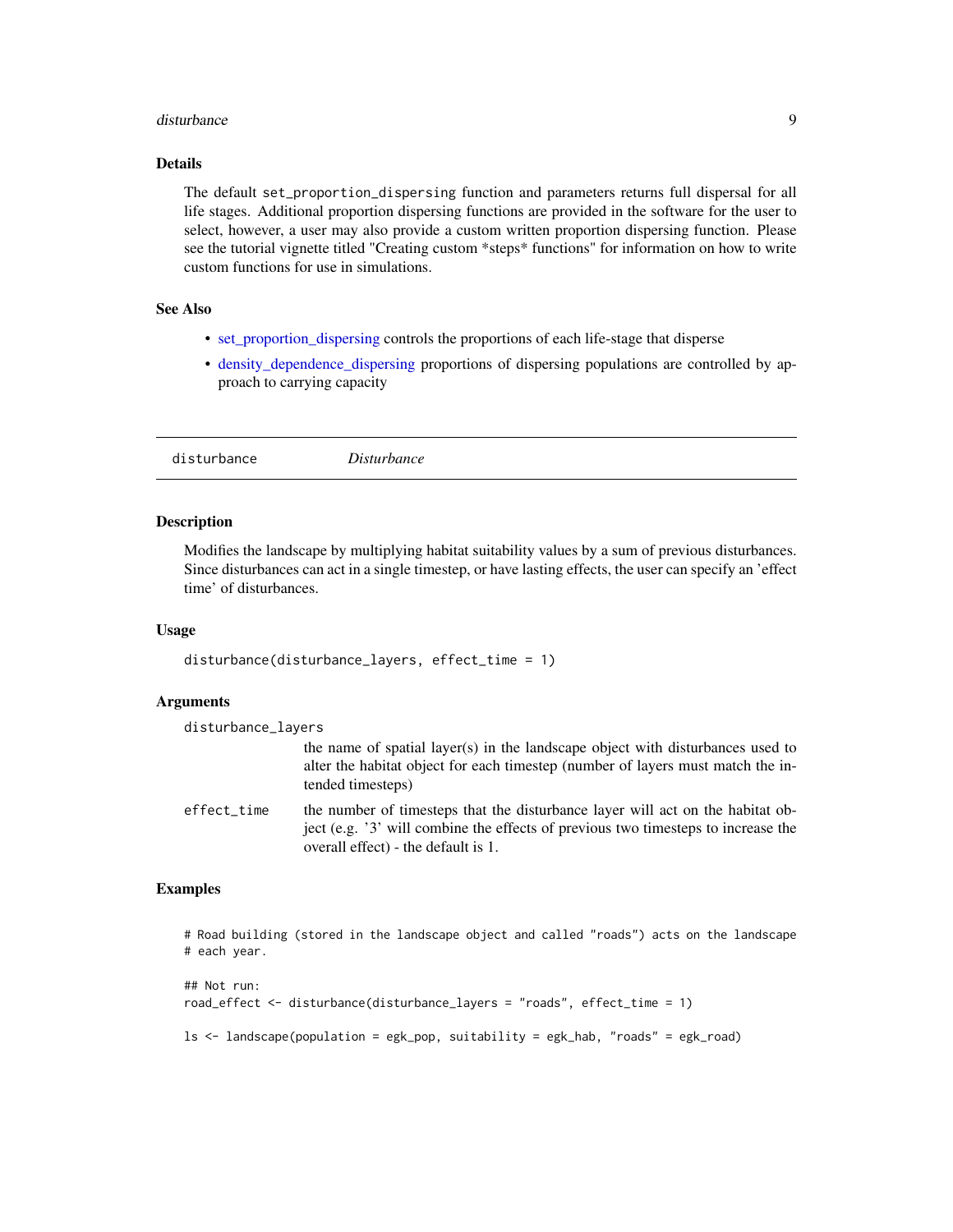```
pd <- population_dynamics(change = growth(egk_mat))
sim <- simulation(landscape = ls,
           population_dynamics = pd,
           habitat_dynamics = list(road_effect),
           timesteps = 20)
plot(sim, object = "suitability", type = "raster", timesteps = 1:9)
## End(Not run)
```
#### egk *Eastern Grey Kangaroo example data*

#### Description

Example data for simulating spatial population dynamics of Eastern Grey Kangaroos in a hypothetical landscape.

#### Usage

egk\_hab egk\_pop egk\_k egk\_mat egk\_mat\_stoch egk\_sf egk\_fire egk\_origins egk\_destinations egk\_road Format

#### Misc data

An object of class RasterStack of dimension 35 x 36 x 3. An object of class RasterLayer of dimension 35 x 36 x 1. An object of class matrix with 3 rows and 3 columns.

<span id="page-9-0"></span>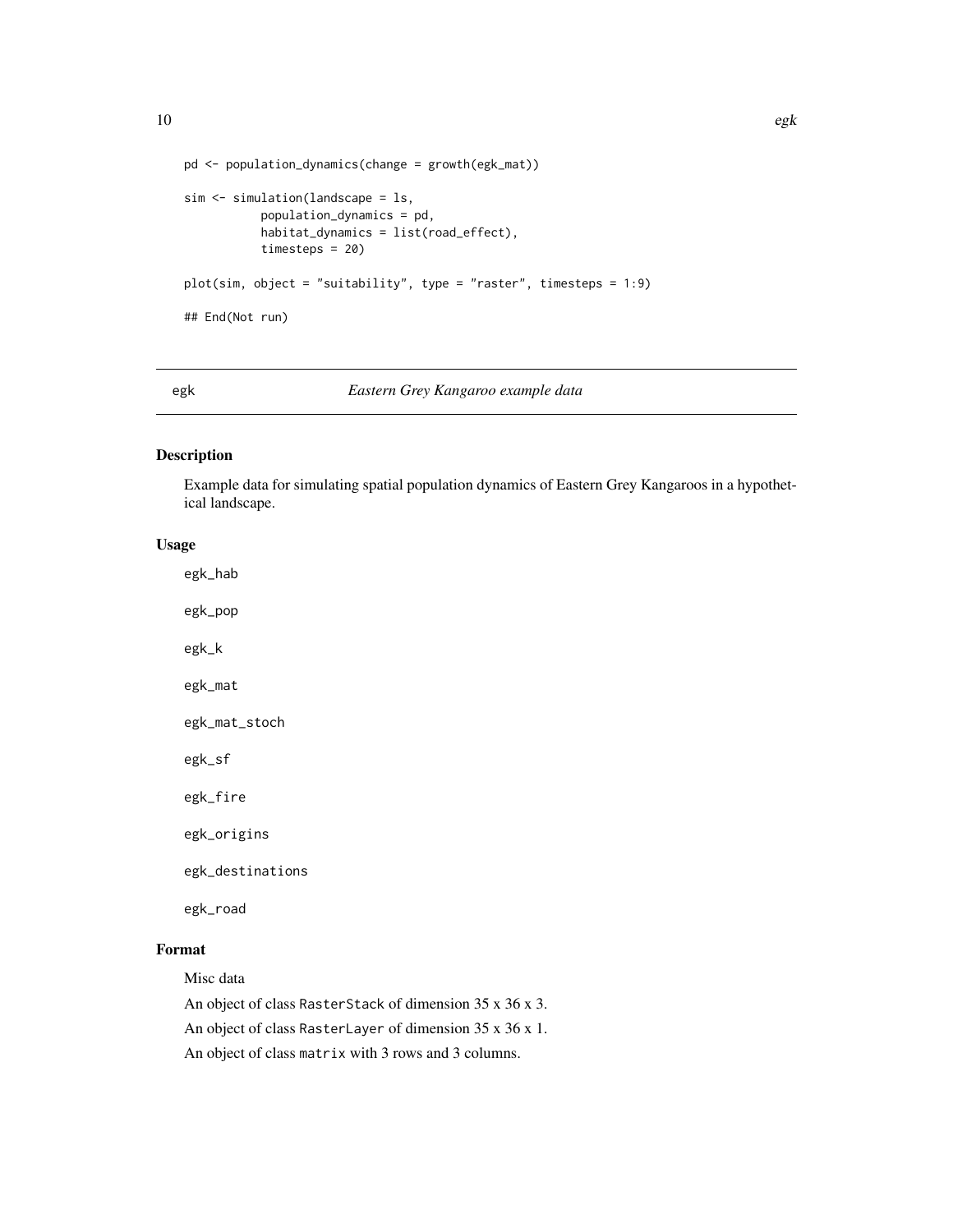<span id="page-10-0"></span>An object of class matrix with 3 rows and 3 columns.

An object of class RasterStack of dimension 35 x 36 x 120.

An object of class RasterBrick of dimension 35 x 36 x 20.

An object of class RasterLayer of dimension 35 x 36 x 1.

An object of class RasterLayer of dimension 35 x 36 x 1.

An object of class RasterBrick of dimension 35 x 36 x 20.

#### Details

- egk hab A raster layer containing the predicted relative habitat suitability for the Eastern Grey Kangaroo.
- egk\_pop A raster stack containing initial populations for each life-stage of the Eastern Grey Kangaroo.
- egk\_k A raster layer containing the total number of Eastern Grey Kangaroos each grid cell can support.
- egk\_mat A matrix containing the survival and fecundity of Eastern Grey Kangaroos at each of three life-stages - juvenile, subadult, and adult.
- egk\_mat\_stoch A matrix containing the uncertainty around survival and fecundity of Eastern Grey Kangaroos at each of three life-stages - juvenile, subadult, and adult.
- egk\_sf A raster stack containing values for modifying survival and fecundities each is raster is named according to the timestep and position of the life-stage matrix to be modified.
- egk\_fire A raster stack containing values for modifying the habitat in this case the proportion of landscape remaining after fire.
- egk\_origins A raster stack containing locations and counts of where to move individual kangaroos from.
- egk\_destinations A raster stack containing locations and counts of where to move individual kangaroos to.
- egk\_road A raster stack containing values for modifying the habitat in this case the proportion of habitat remaining after the construction of a road.

<span id="page-10-1"></span>exponential\_dispersal\_kernel

*Negative exponential dispersal kernel*

#### Description

This function determines the proportion of redistribution based on distance.

#### Usage

```
exponential_dispersal_kernel(distance_decay = 0.5, normalize = FALSE)
```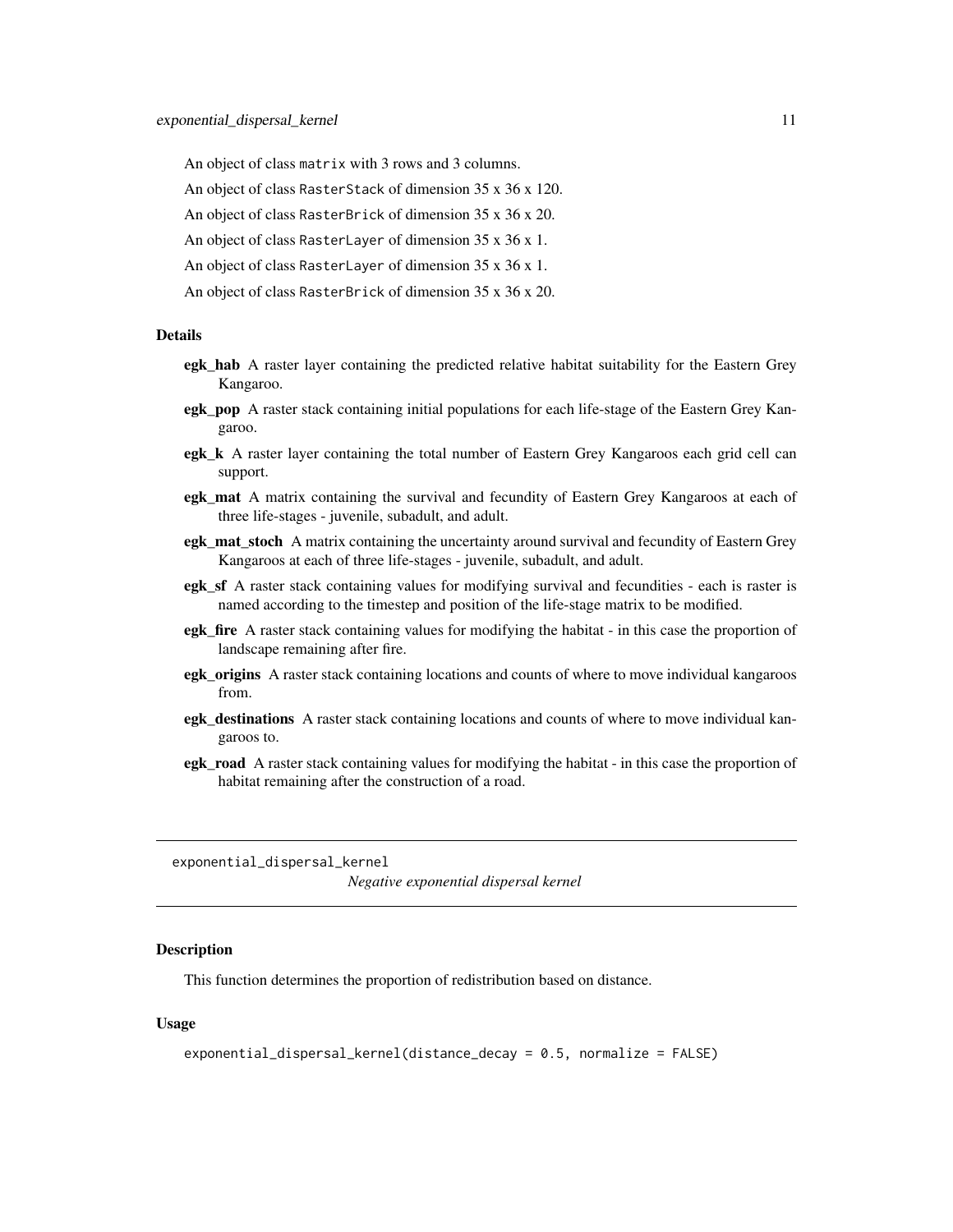#### <span id="page-11-0"></span>Arguments

|           | distance decay (exponential dispersal parameter) controls the rate at which the population dis-<br>perses with distance |
|-----------|-------------------------------------------------------------------------------------------------------------------------|
| normalize | (exponential dispersal parameter) should the normalising constant be used - de-<br>fault is FALSE.                      |

#### Value

An object of class dispersal\_function

#### Examples

```
## Not run:
dists <- seq(0, 100, 1)
exp_dispersal_fun <- exponential_dispersal_kernel(distance_decay = 50)
plot(dists, exp_dispersal_fun(dists), type = 'l')
## End(Not run)
```
extract\_spatial *Extract objects from a 'simulation\_results' object*

#### Description

The simulation results object is a list of lists containing spatial (and other) objects and is organised by the following tree diagram:

- Replicate
	- Timestep
		- \* Population Raster Stack
			- · Life-Stage Raster
		- \* Habitat Suitability Raster (or Stack)
			- · Habitat Raster (if stack is used)
		- \* Carrying Capacity Raster
		- \* Other Raster Stack
			- · Raster

\* ...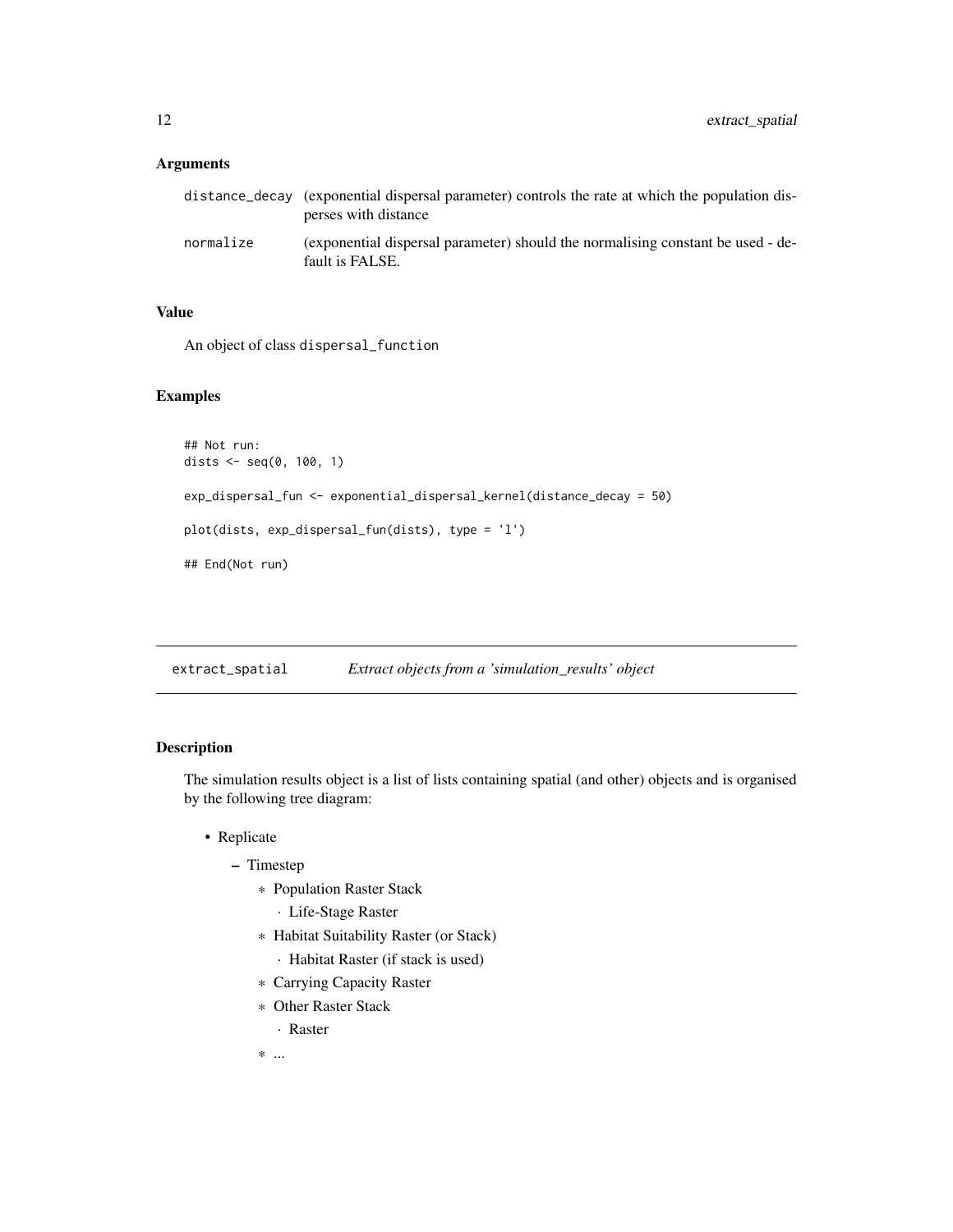#### extract\_spatial 13

#### Usage

```
extract_spatial(
  x,
  replicate = 1,
  timestep = 1,
  landscape_object = "population",
  stage = 1,
 misc = 1\lambda
```
#### Arguments

| X                | a simulation_results object                                                                                                                                |
|------------------|------------------------------------------------------------------------------------------------------------------------------------------------------------|
| replicate        | which replicate to extract from a simulation_results object                                                                                                |
| timestep         | $timestep(s)$ to extract from a simulation_results                                                                                                         |
| landscape_object |                                                                                                                                                            |
|                  | which landscape object to extract from a simulation_results object - can be<br>specified by name (e.g. "suitability") or index number                      |
| stage            | which life-stage to extract from a simulation_results object - only used for<br>'population' components of the landscape object                            |
| misc             | which misc object to extract from a simulation_results object - only used for<br>additional spatial objects added to a landscape (e.g. disturbance layers) |

#### Examples

```
## Not run:
ls <- landscape(population = egk_pop, suitability = egk_hab, carrying_capacity = egk_k)
pd <- population_dynamics(change = growth(egk_mat),
                          dispersal = kernel_dispersal(max_distance = 2000,
                                        dispersal_kernel = exponential_dispersal_kernel(
                                          distance_decay = 1000)),
                          density_dependence = ceiling_density())
sim <- simulation(landscape = ls,
                  population_dynamics = pd,
                  habitat_dynamics = NULL,
                  timesteps = 20)
# Extract the population raster for the second life-stage in the first
# replicate and ninth timestep
extract_spatial(sim, timestep = 9, stage = 2)
## End(Not run)
```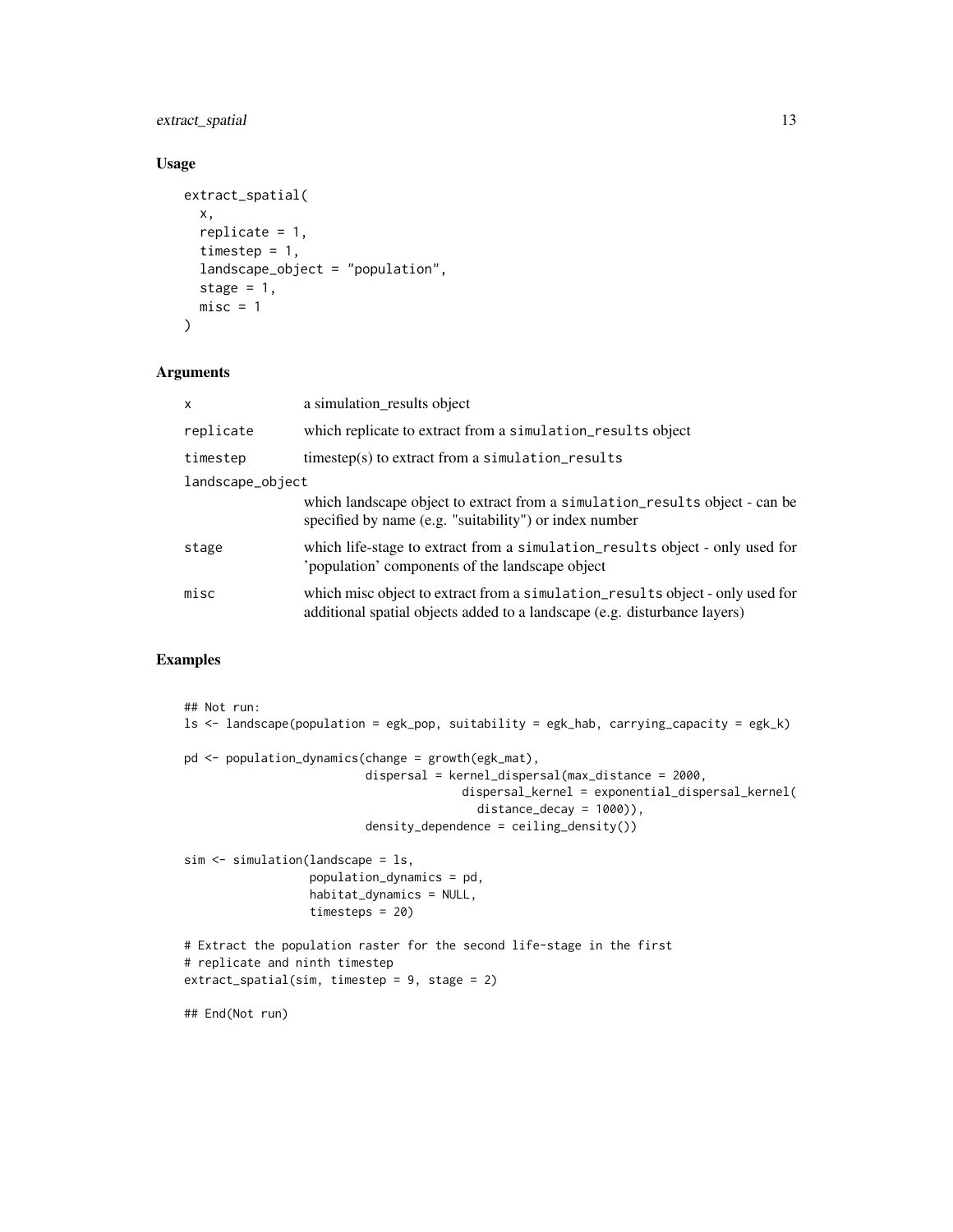<span id="page-13-1"></span><span id="page-13-0"></span>

#### Description

The fast dispersal function uses kernel-based dispersal to modify the population with a user-defined diffusion distribution and a fast-fourier transformation (FFT) computational algorithm. It is computationally efficient and very fast, however, only useful for situations where dispersal barriers or arrival based on habitat or carrying capacity are not required (e.g. a homogeneous landscape or where diffusion alone is sufficient to explain dispersal patterns). Dispersal is not constrained to suitable habitat or available carrying capacity.

#### Usage

```
fast_dispersal(
  dispersal_kernel = exponential_dispersal_kernel(distance_decay = 0.1),
  dispersal_proportion = set_proportion_dispersing()
\lambda
```
#### Arguments

dispersal\_kernel

a single built-in or user-defined distance dispersal kernel function.

dispersal\_proportion

a built-in or custom function defining the proportions of individuals that can disperse in each life stage.

#### Examples

```
# Example of fast kernel-based dispersal where all life stages disperse.
# The default dispersal kernel uses a decay parameter to control how far
# populations disperse. Note proportions of populations to disperse are
# controlled by approach to carrying capacity.
## Not run:
fft_dispersal <- fast_dispersal(dispersal_proportion = density_dependence_dispersing(),
                 dispersal_kernel = exponential_dispersal_kernel(distance_decay = 1000))
ls \le landscape(population = egk_pop, suitability = egk_hab, carrying_capacity = egk_k)
pd <- population_dynamics(change = growth(egk_mat),
                          dispersal = fft_dispersal,
                          density_dependence = ceiling_density())
simulation(landscape = ls, population_dynamics = pd, habitat_dynamics = NULL, timesteps = 20)
## End(Not run)
```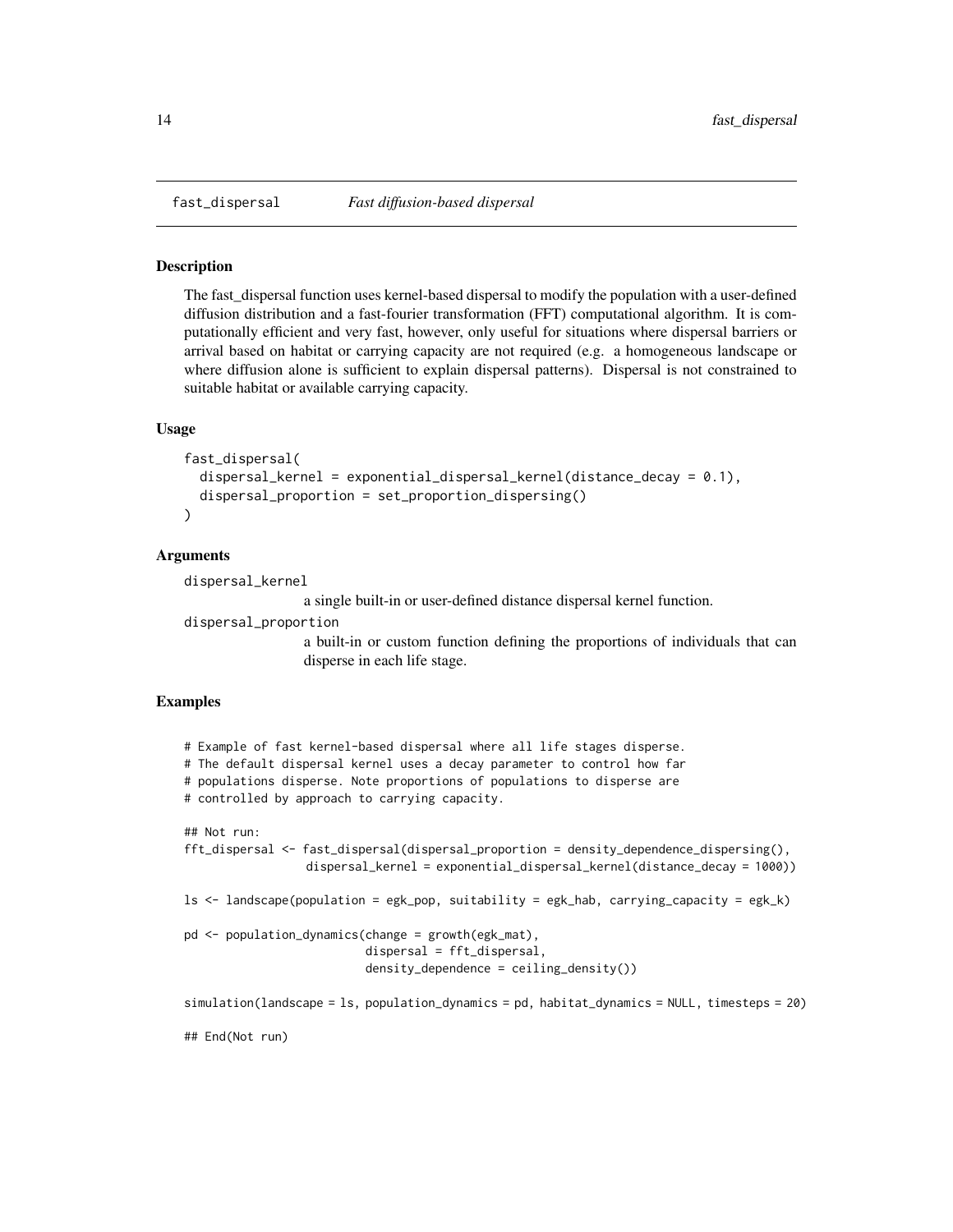<span id="page-14-1"></span><span id="page-14-0"></span>

#### **Description**

Modifies the landscape by multiplying habitat suitability values by a weighted sum of previous fire intensities based on a user specified regeneration function. By default, the regenerative function is an inverse linear relationship to time, however, this function can be replaced with a response that takes into account other factors of habitat restoration (e.g. growth/re-growth curves of vegetation).

#### Usage

```
fire_effects(
 fire_layers,
 effect_time = 3,
 regeneration_function = function(time) { - -time }
)
```
#### Arguments

| fire_lavers           | the name(s) of spatial layer(s) in the landscape object with fire disturbances<br>used to alter the habitat object for each timestep (number of layers must match<br>the intended timesteps) |
|-----------------------|----------------------------------------------------------------------------------------------------------------------------------------------------------------------------------------------|
| effect_time           | the number of timesteps that the fire layer will act on the habitat object                                                                                                                   |
| regeneration_function |                                                                                                                                                                                              |
|                       | a function that determines how fast the landscape will regenerate after a fire                                                                                                               |
|                       | event                                                                                                                                                                                        |

#### Examples

# Fire (stored in the landscape object and called "fires") acts on the landscape for #five years with an exponentially decaying intensity.

```
## Not run:
regen <- function (time) {-exp(time)}
plot(1:5, region(1:5), type = "1")fire <- fire_effects(fire_layers = "fires", effect_time = 5, regeneration_function = regen)
ls <- landscape(population = egk_pop, suitability = egk_hab, "fires" = egk_fire)
pd <- population_dynamics(change = growth(egk_mat))
sim <- simulation(landscape = ls,
           population_dynamics = pd,
           habitat_dynamics = list(fire),
```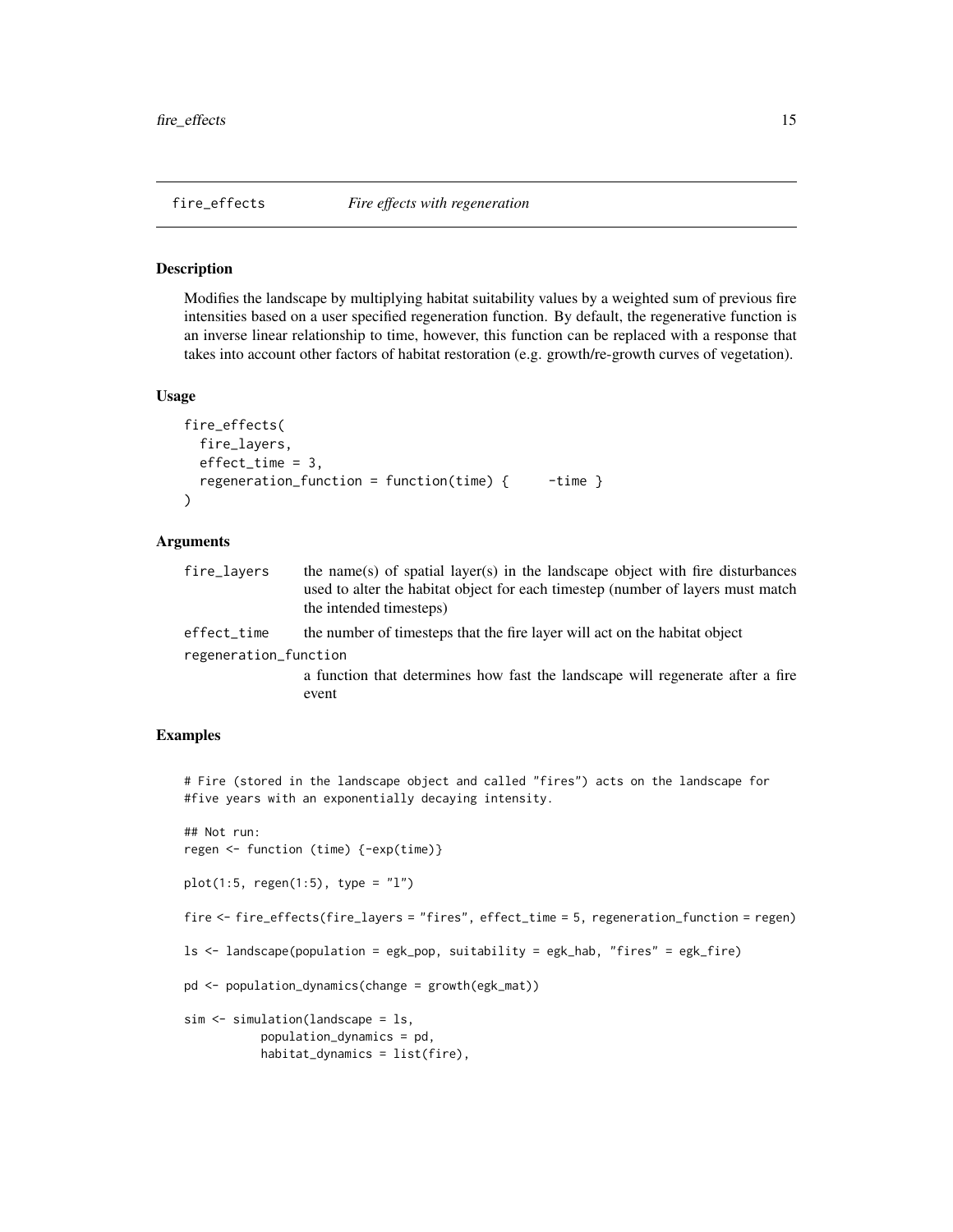<span id="page-15-0"></span>16 growth and the set of the set of the set of the set of the set of the set of the set of the set of the set of the set of the set of the set of the set of the set of the set of the set of the set of the set of the set of

```
timesteps = 20)
plot(sim, object = "suitability", type = "raster", timesteps = 1:9)
## End(Not run)
```
#### <span id="page-15-1"></span>growth *Population growth*

#### Description

This function applies negative or positive growth to the population using matrix multiplication. Stochasticity can be added to cell-based transition matrices or globally. Users can also specify a built-in or custom function to modify the transition matrices throughout a simulation. Please see the tutorial vignette titled "Creating custom \*steps\* functions" for information on how to write custom functions for use in simulations.

#### Usage

```
growth(
  transition_matrix,
  global_stochasticity = 0,
  local\_stochasticity = 0,
  transition_function = NULL,
  transition_order = c("fecundity", "survival"),
  two_sex = FALSE\lambda
```
#### Arguments

transition\_matrix

A symmetrical age-based (Leslie) or stage-based (Lefkovitch) population structure matrix.

global\_stochasticity, local\_stochasticity

Either scalar values or matrices (with the same dimension as transition\_matrix) specifying the variability in the transition matrix either for populations in all grid cells (global\_stochasticity) or for each grid cell population separately (local\_stochasticity). Values supplied here are the standard deviation of a truncated normal distribution where the mean is the value supplied in the transition matrix.

transition\_function

A function to specify or modify life-stage transitions at each timestep. See [tran](#page-28-1)[sition\\_function.](#page-28-1)

transition\_order

Order of transitions performed in growth function. This behaviour is only applied when demographic stochasticity is set to "full" (default) and transitions are applied sequentially. By default "fecundity" is performed first (calculating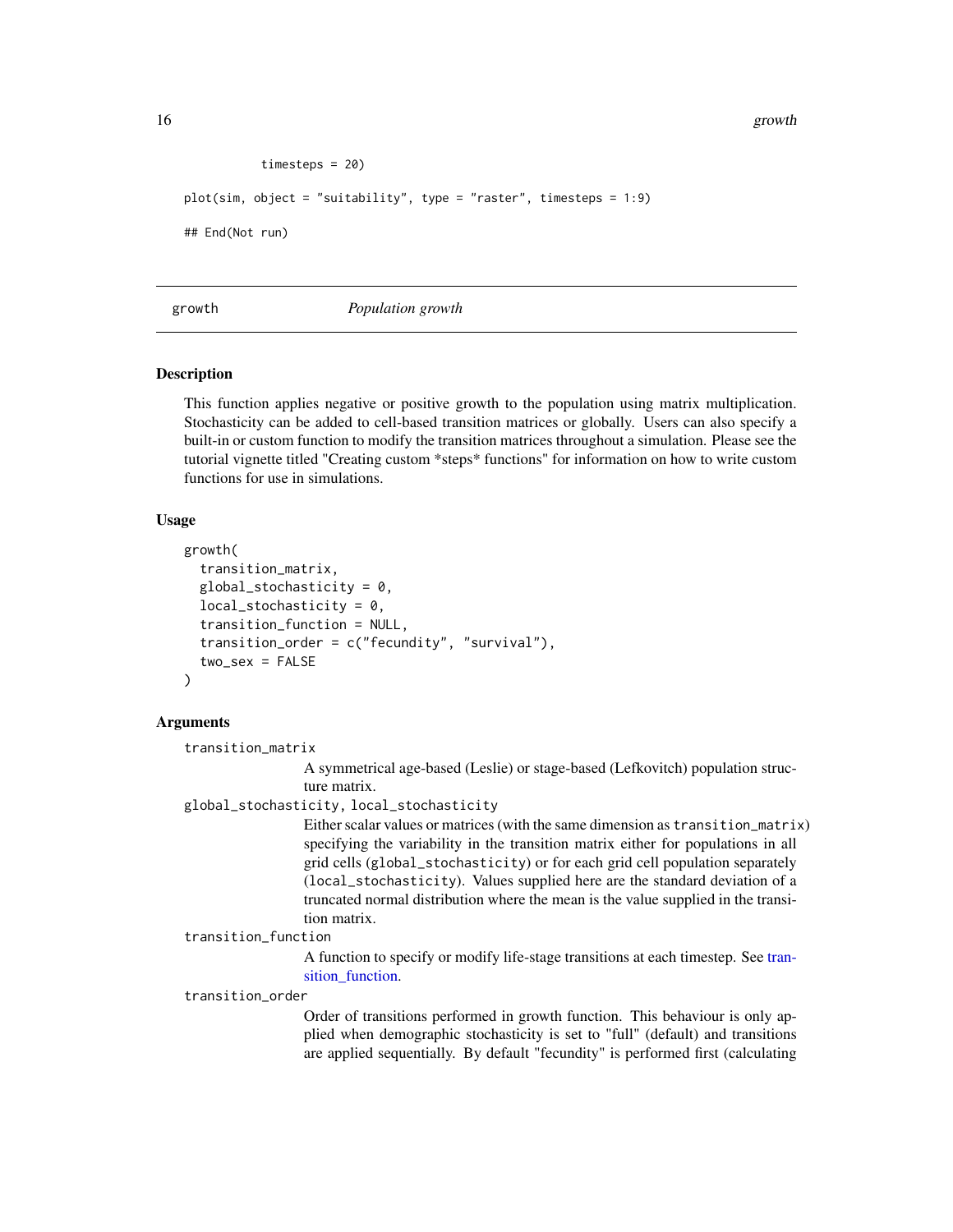<span id="page-16-0"></span>

|         | the number of new individuals to be added to the populations), then "survival"<br>is applied. The final population is the sum of these. Users should be cautious<br>of specifying "survival" to be performed first as typically survival of reproduc-<br>tive stages will already be accounted for in the fecundity values of the transition<br>matrix. |
|---------|---------------------------------------------------------------------------------------------------------------------------------------------------------------------------------------------------------------------------------------------------------------------------------------------------------------------------------------------------------|
| two_sex | Does the transition matrix include life stages for two sexes ( <i>i.e.</i> male and fe-<br>male)? Default is FALSE which assumes a single sex matrix (e.g. females<br>only).                                                                                                                                                                            |

#### Examples

# Example of a growth function that changes the populations based on a transition matrix that # is subject to global stochasticity.

```
## Not run:
stoch_growth <- growth(transition_matrix = egk_mat, global_stochasticity = egk_mat_stoch)
ls <- landscape(population = egk_pop, suitability = NULL, carrying_capacity = NULL)
```

```
pd <- population_dynamics(change = stoch_growth)
```

```
simulation(landscape = ls, population_dynamics = pd, habitat_dynamics = NULL, timesteps = 20)
```
## End(Not run)

<span id="page-16-1"></span>habitat\_dynamics\_functions

*Functions to modify the habitat in a landscape object.*

#### Description

Pre-defined functions to operate on habitat suitability (and carrying capacity if a function is used) during a simulation.

#### See Also

- [disturbance](#page-8-1) to modify the suitability of a landscape with user provided spatially-explicit layers
- [fire\\_effects](#page-14-1)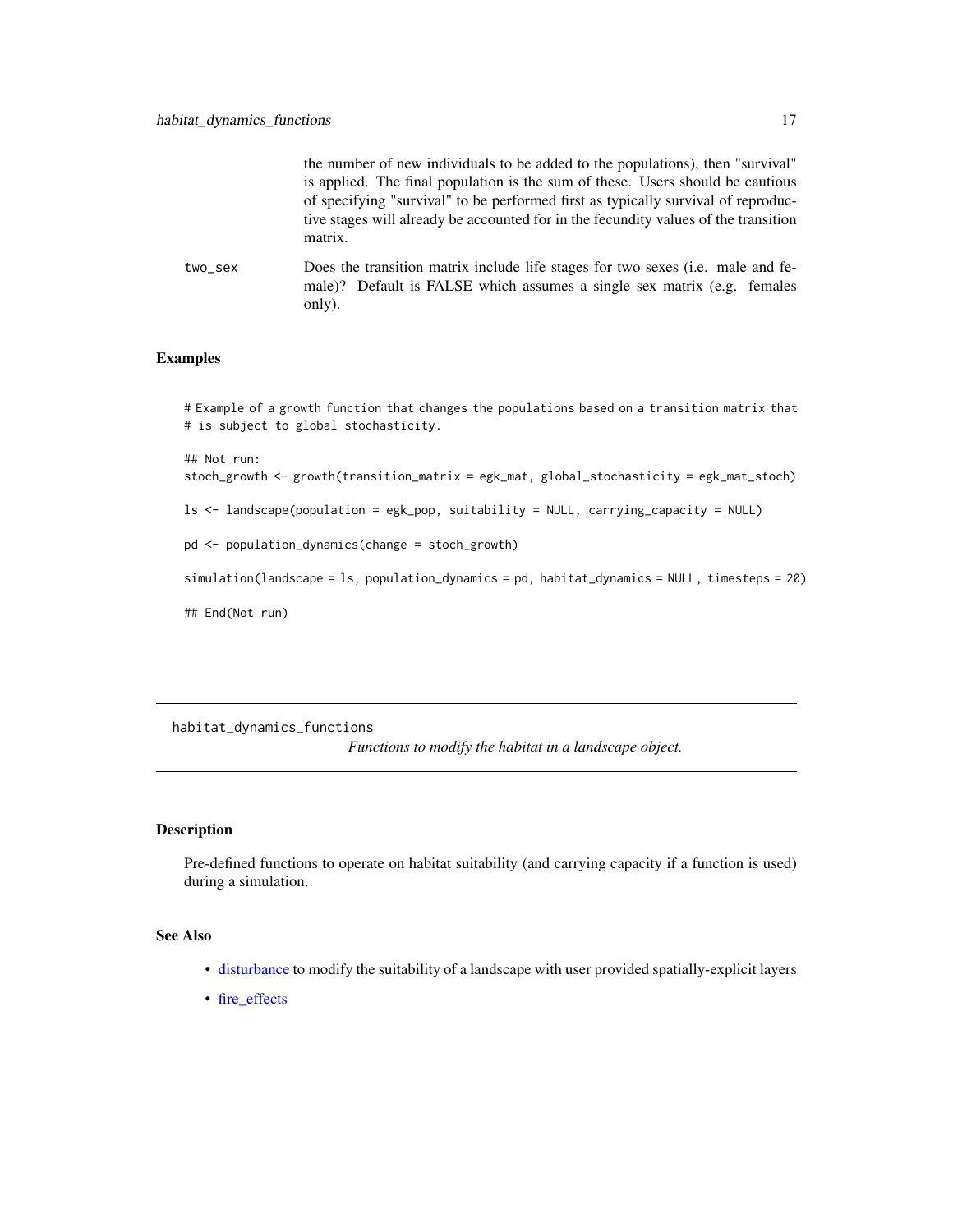<span id="page-17-1"></span><span id="page-17-0"></span>kernel\_dispersal *Kernel-based dispersal*

#### Description

The kernel\_dispersal function employs a probabilistic kernel-based dispersal algorithm to modify the population using a user-defined diffusion distribution (see [dispersal\\_kernel\)](#page-7-1), arrival probability layers (e.g. habitat suitability), and growth limiting layers (e.g. carrying capacity). This function is much slower than the [fast\\_dispersal,](#page-13-1) however, respects dispersal limitations which may be more ecologically appropriate. Further, the kernel-based dispersal function utilises a mechanism to optimise computational performance in which it switches between pre-allocating cell movements based on the available memory of the host computer (faster but more memory intensive) or executing cell movements in sequence (slower but less memory intensive).

#### Usage

```
kernel_dispersal(
  dispersal_kernel = exponential_dispersal_kernel(distance_decay = 1),
 max_distance = NULL,
  arrival_probability = c("both", "suitability", "carrying_capacity", "none"),
 dispersal_proportion = set_proportion_dispersing()
)
```
#### Arguments

dispersal\_kernel

a single built-in or user-defined distance dispersal kernel function.

| max distance | the maximum distance that each life stage can disperse in spatial units of the    |
|--------------|-----------------------------------------------------------------------------------|
|              | landscape (in kernel-based dispersal this truncates the dispersal curve). Setting |
|              | a reasonable number will increase the performance of a simulation by reducing     |
|              | the number of cells that need to be calculated in distance matrices.              |
|              |                                                                                   |

arrival\_probability

the name of a spatial layer in the landscape object that controls where individuals can disperse to (e.g. "suitability") or "none" to allow individuals to disperse to all non-NA cells. The default is to use both the habitat suitability and carrying capacity layers. When this option is selected, the arrival probability in each cell is calculated by multiplying the habitat suitability by one minus the proportion of space taken up in the cell (total population of life stages contributing to density dependence divided by the carrying capacity).

dispersal\_proportion

a built-in or custom function defining the proportions of individuals that can disperse in each life stage.

#### Examples

# Example of kernel-based dispersal where only the 3rd life stage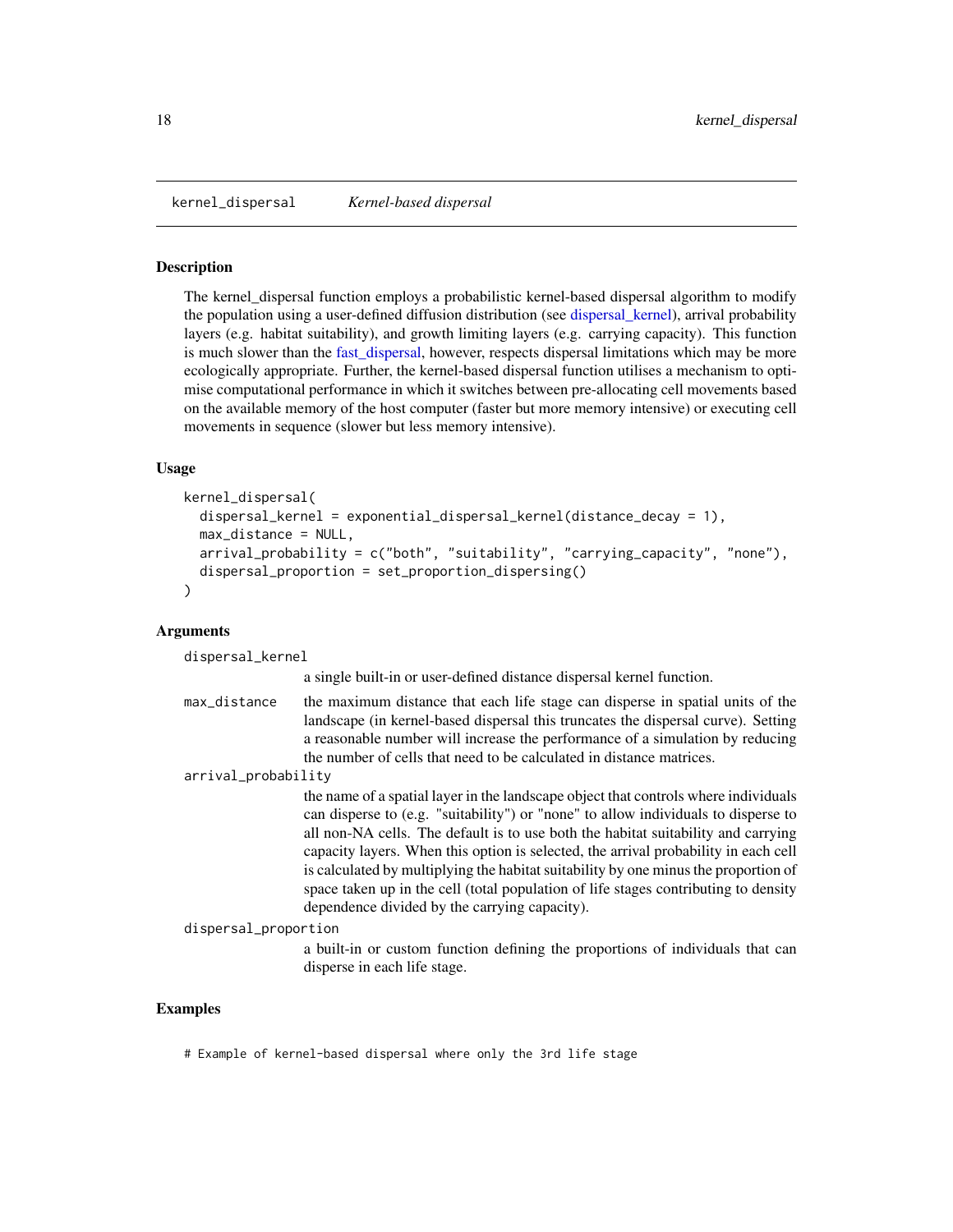#### <span id="page-18-0"></span>landscape and the state of the state of the state of the state of the state of the state of the state of the state of the state of the state of the state of the state of the state of the state of the state of the state of

```
# disperses up to a maximum distance of 2000 meters. Dispersal is affected
# by both habitat suitability and carrying capacity (default). The default
# dispersal kernel uses a decay parameter to control how far populations disperse.
## Not run:
kb_dispersal <- kernel_dispersal(max_distance = 2000,
                 dispersal_kernel = exponential_dispersal_kernel(distance_decay = 1000))
ls <- landscape(population = egk_pop, suitability = egk_hab, carrying_capacity = egk_k)
pd <- population_dynamics(change = growth(egk_mat),
                          dispersal = kb_dispersal,
                          density_dependence = ceiling_density())
simulation(landscape = ls, population_dynamics = pd, habitat_dynamics = NULL, timesteps = 20)
## End(Not run)
```
<span id="page-18-1"></span>landscape *Create a landscape object.*

#### Description

A landscape object is used to store spatially-explicit information on population, habitat suitability, carrying\_capacity and miscellaneous landscape information.

#### Usage

```
landscape(population, suitability = NULL, carrying_capacity = NULL, ...)
```
#### Arguments

| population        | a raster stack (grid cell-based) with one layer for each life stage.                                                                                                                                                                                                                                                           |
|-------------------|--------------------------------------------------------------------------------------------------------------------------------------------------------------------------------------------------------------------------------------------------------------------------------------------------------------------------------|
| suitability       | an optional raster layer or stack (multiple layers) containing habitat suitability<br>values for all cells in a landscape. Note, using a raster stack assumes that the<br>user has provided a layer for each intended timestep in a simulation.                                                                                |
| carrying_capacity |                                                                                                                                                                                                                                                                                                                                |
|                   | an optional raster layer specifying carrying capacity values for all cells in a<br>landscape or a function defining how carrying capacity is determined by habitat<br>suitability.                                                                                                                                             |
| $\ddots$ .        | named raster objects representing different aspects of the landscape used to mod-<br>ify the landscape object in a simulation. Note, this is intended to store objects<br>that are accessed by dynamic functions and used to modify the landscape in a<br>simulation. Also, further arguments passed to or from other methods. |

#### Details

A landscape object is modified in each timestep of a simulation. During a simulation, population, habitat suitability or carrying capacity in a landscape object are changed based on dynamic functions selected or created by the user.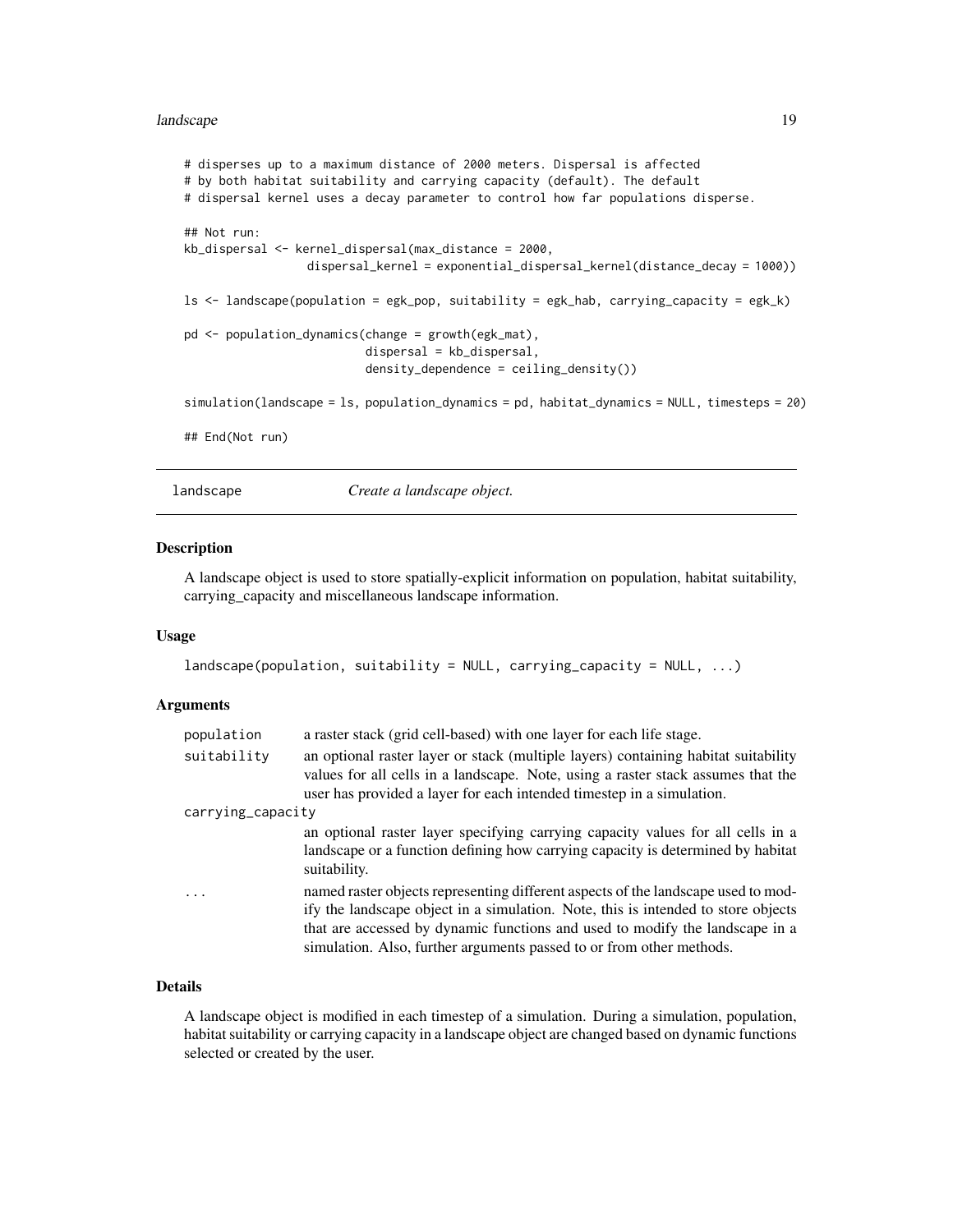#### Value

An object of class landscape

#### Examples

# Example of setting up a landscape object. ## Not run: ls  $\le$  landscape(population = egk\_pop, suitability = egk\_hab, carrying\_capacity = egk\_k) pd <- population\_dynamics(change = growth(egk\_mat)) simulation(landscape = ls, population\_dynamics = pd, habitat\_dynamics = NULL, timesteps = 20) ## End(Not run)

<span id="page-19-1"></span>modified\_transition *Spatially-explicit transition function*

#### **Description**

In the built-in modified\_transition function, the values of fecundity and survival in local cellbased transition matrices are multiplied by values in the named spatial objects for each cell. The spatial objects can be rasters that are stored in the landscape object.

#### Usage

```
modified_transition(survival_layer = NULL, fecundity_layer = NULL)
```
#### Arguments

survival\_layer the name of a spatial layer in the landscape object used to modify survival values (i.e. non-zero values in rows other than the first).

fecundity\_layer

the name of a spatial layer in the landscape object used to modify fecundity values (i.e. non-zero values in the first row).

#### Details

The behaviour of the function is to modify any non-zero values in the first row by the "fecundity\_layer" and non-zero values in rows other than the first by the "survival\_layer". This is irrespective of the type of matrix or any assumptions made by the user in creating the transition matrix. For example, if the transition matrix values include both the probabilities of surviving AND growing into the next stage, these can NOT be modified individually. This operation would require the use of a custom function - see the "Creating custom \*steps\* functions" vignette for more information.

Note, this function will not work if two-sex transition matrices are specified in a simulation. This function can be modified, however, to accommodate two-sex models - review the population\_change function and see the "Creating custom \*steps\* functions" vignette for more information.

<span id="page-19-0"></span>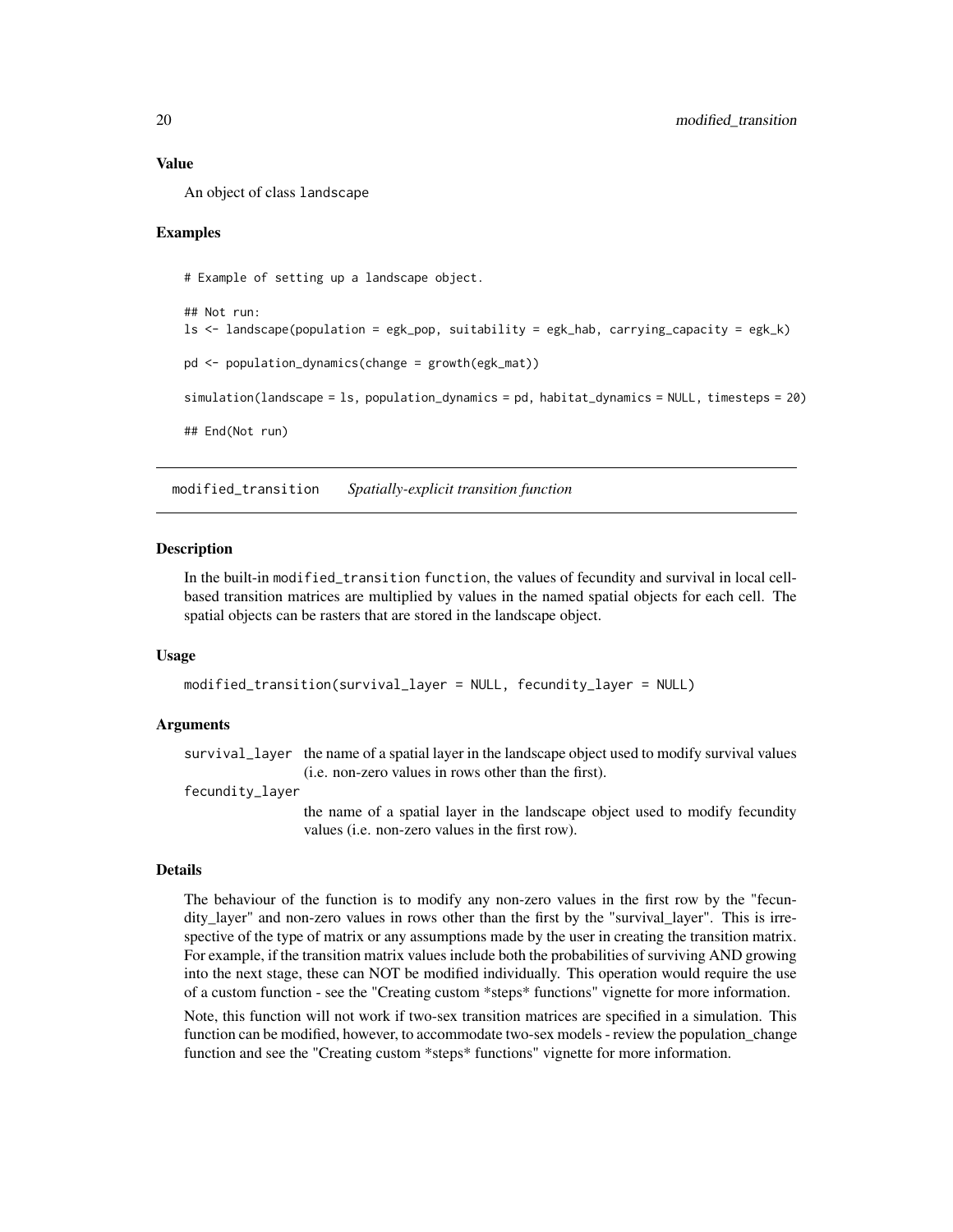#### <span id="page-20-0"></span>mortality 21

#### Value

An object of class transition\_function

#### Examples

# Vital rates (survival and fecundity) modified based on habitat suitability.

```
## Not run:
mod_fun <- modified_transition(survival_layer = "suitability", fecundity_layer = "suitability")
ls <- landscape(population = egk_pop, suitability = egk_hab, carrying_capacity = NULL)
pd <- population_dynamics(change = growth(egk_mat, transition_function = mod_fun))
simulation(landscape = ls, population_dynamics = pd, habitat_dynamics = NULL, timesteps = 20)
## End(Not run)
```
<span id="page-20-1"></span>mortality *Directly affect populations*

#### Description

This function modifies a population by a mortality spatial layer included in a steps landscape object. The mortality layer consists of values from 0???1 and modifies the population by multiplying the population of a cell by the value of the corresponding cell in a mortality layer. For example, a cell with ten individuals before the mortality function is applied, and corresponding mortality layer cell with a value of 0.2, would have two individuals remaining after modification. Note, rounding also occurs after modification using a ceiling method (i.e the largest whole integer is retained).

#### Usage

```
mortality(mortality_layer, stages = NULL)
```
#### Arguments

| mortality_layer |                                                                                                                                                                                            |
|-----------------|--------------------------------------------------------------------------------------------------------------------------------------------------------------------------------------------|
|                 | the name of spatial layer(s) in the landscape object with mortality proportions<br>used to alter the populations for each timestep (number of layers must match the<br>intended timesteps) |
| stages          | which life-stages are modified - default is all                                                                                                                                            |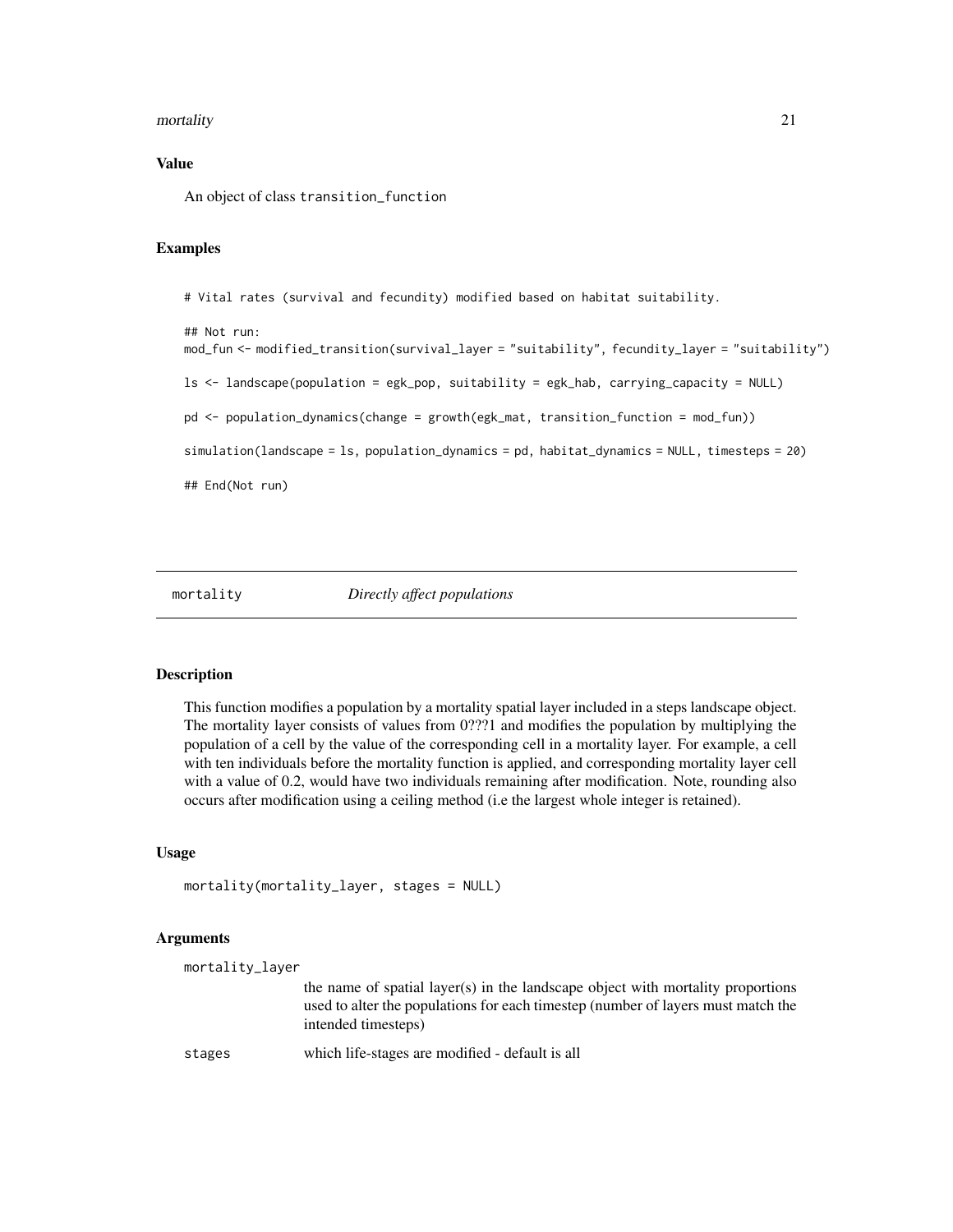#### Examples

```
# Modify populations in all life-stages with fire intensity.
## Not run:
fire_mortal <- mortality(mortality_layer = "fire", stages = NULL)
ls <- landscape(population = egk_pop,
                suitability = egk_hab,
                carrying_capacity = egk_k,
                "fire" = egk_fire)
pd <- population_dynamics(change = growth(egk_mat), modification = fire_mortal)
simulation(landscape = ls, population_dynamics = pd, habitat_dynamics = NULL, timesteps = 20)
## End(Not run)
```
plot.simulation\_results

*Plot the results of a simulation*

#### Description

Methods to visually inspect the results of a simulation. Both linear graphs and spatial-explicit grids can be generated to illustrate population changes through time and space.

#### Usage

```
## S3 method for class 'simulation_results'
plot(
  x,
 object = "population",
  type = "graph",stages = NULL,
  animate = FALSE,
  timesteps = c(1:3),
 panels = c(3, 3),
  emp = FALSE,...
)
```
#### Arguments

|        | a simulation results object                                                                                      |
|--------|------------------------------------------------------------------------------------------------------------------|
| object | the simulation_results object to plot - can be 'population' (default), 'suit-<br>ability' or 'carrying_capacity' |
| type   | the plot type - 'graph' (default) or 'raster'                                                                    |

<span id="page-21-0"></span>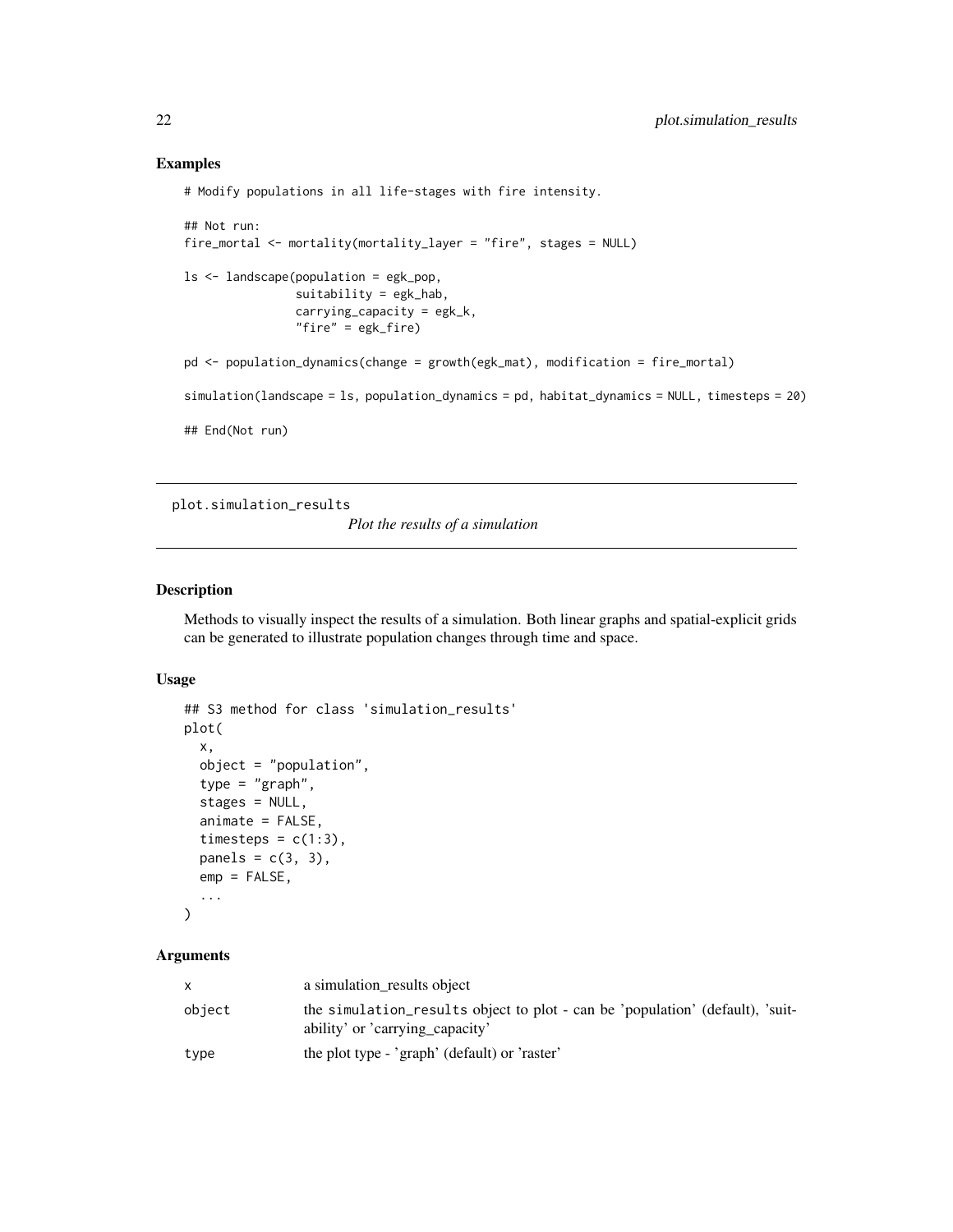<span id="page-22-0"></span>

| stages    | life-stages to plot - by default all life-stages will be considered. Set to zero for<br>totals (i.e. sum of all life-stages). For raster plotting, the life-stages that are<br>specified will be summed, unless a single life-stage is specified. |
|-----------|---------------------------------------------------------------------------------------------------------------------------------------------------------------------------------------------------------------------------------------------------|
| animate   | if plotting type 'raster' would you like to animate the rasters?                                                                                                                                                                                  |
| timesteps | timesteps to display when plotting rasters                                                                                                                                                                                                        |
| panels    | the number of columns and rows to use when plotting raster timeseries - default<br>is $3 \times 3$ (e.g. c(3, 3))                                                                                                                                 |
| emp       | should the expected minimum population of the simulation be plotted?                                                                                                                                                                              |
| $\cdots$  | further arguments passed to/from other methods                                                                                                                                                                                                    |

#### Examples

```
## Not run:
ls \le landscape(population = egk_pop, suitability = egk_hab, carrying_capacity = egk_k)
pd <- population_dynamics(change = growth(egk_mat),
                          dispersal = kernel_dispersal(max_distance = 2000,
                                        dispersal_kernel = exponential_dispersal_kernel(
                                          distance_decay = 1000)),
                          density_dependence = ceiling_density())
sim <- simulation(landscape = ls,
                  population_dynamics = pd,
                  habitat_dynamics = NULL,
                  timesteps = 20)
# Plot the population trajectories by life-stage
plot(sim)
# Plot the spatial distributions of total populations for first nine timesteps
plot(sim, type = "raster", stages = 0, timesteps = 1:9)
## End(Not run)
```
<span id="page-22-1"></span>population\_change\_functions

```
How the population changes in a landscape.
```
#### Description

Pre-defined or custom functions to define population change during a simulation. Please see the tutorial vignette titled "Creating custom \*steps\* functions" for information on how to write custom functions for use in simulations.

#### See Also

• [growth](#page-15-1) is a default function for changing populations based on transition matrices and functions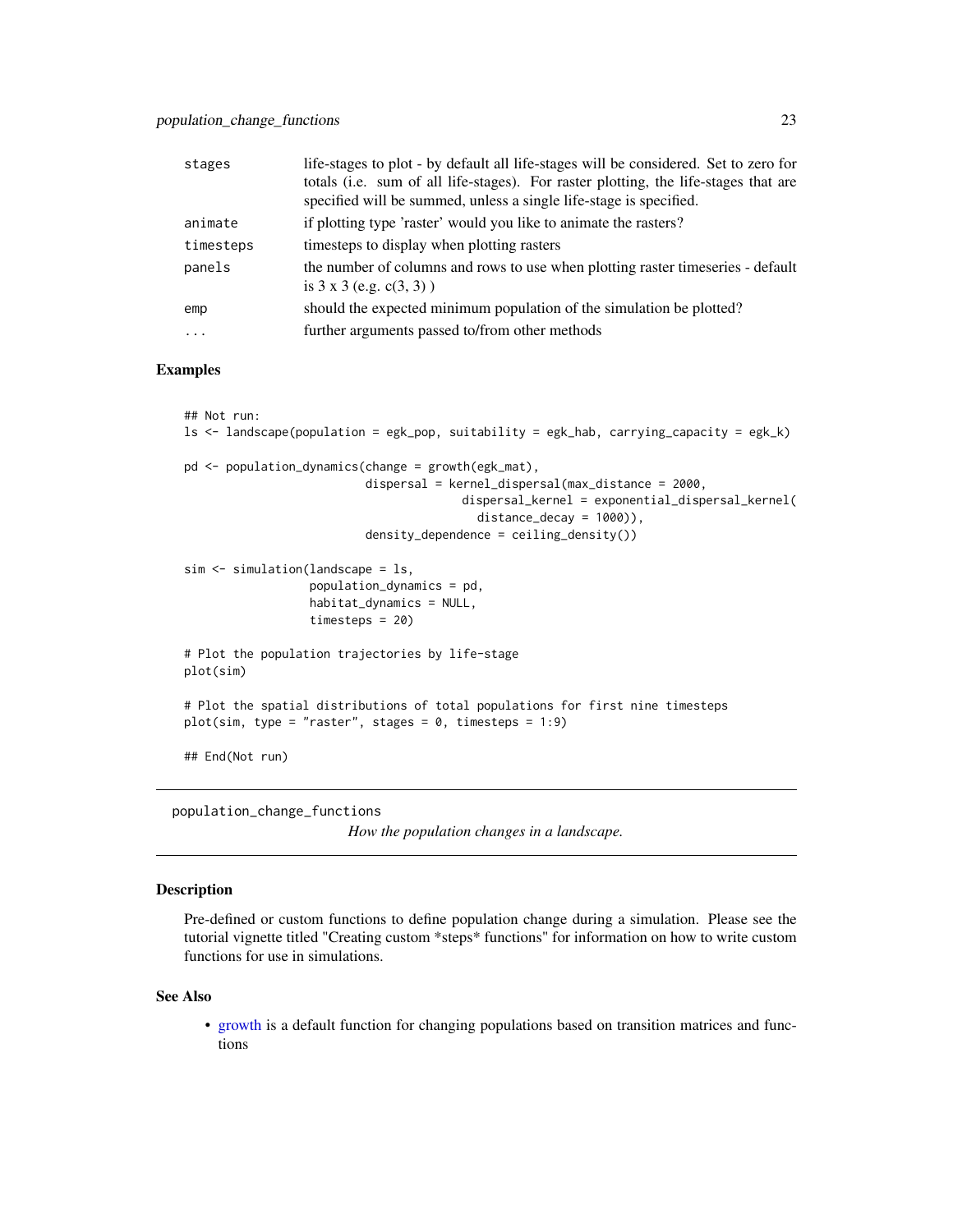<span id="page-23-1"></span><span id="page-23-0"></span>population\_density\_dependence\_functions

*How the population responds to density dependence in a landscape.*

#### **Description**

Pre-defined or custom functions to define population density dependence (e.g. ceiling) during a simulation. Please see the tutorial vignette titled "Creating custom \*steps\* functions" for information on how to write custom functions for use in simulations.

#### See Also

• [ceiling\\_density](#page-1-1) to cap populations at carrying capacities

<span id="page-23-2"></span>population\_dispersal\_functions

*How the population disperses in a landscape.*

#### Description

Pre-defined or custom functions to define population dispersal during a simulation. Each dispersal method uses different computing resources and may be applicable to different simulation scenarios. Please see the tutorial vignette titled "Creating custom \*steps\* functions" for information on how to write custom functions for use in simulations.

#### See Also

- [kernel\\_dispersal](#page-17-1) for kernel-based diffusion dispersal using habitat suitability and/or carrying capacity to influence movements
- [cellular\\_automata\\_dispersal](#page-2-1) for individual-based movements using rule-sets
- [fast\\_dispersal](#page-13-1) for quick kernel-based diffusion dispersal without accounting for spatial heterogeneity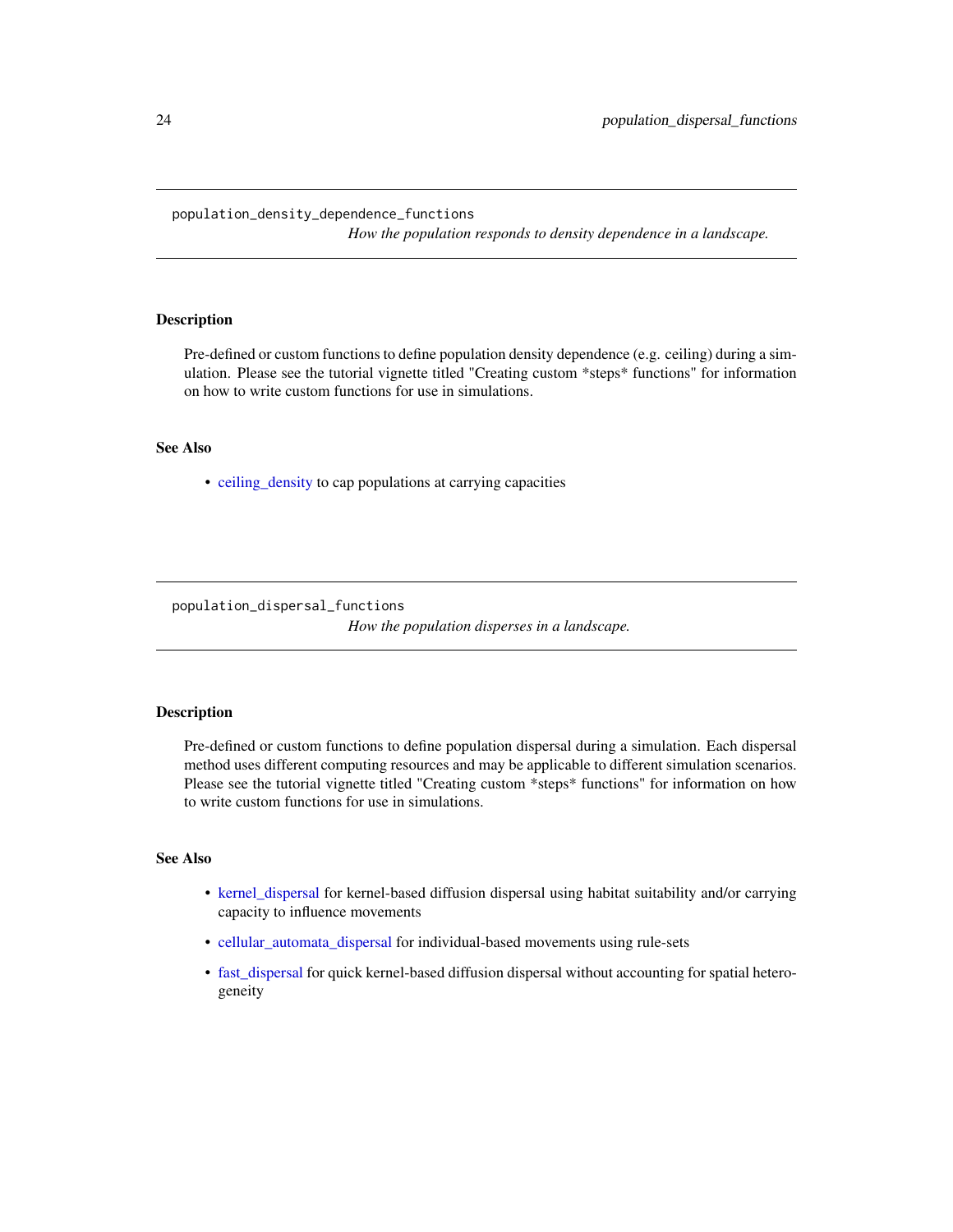#### <span id="page-24-1"></span><span id="page-24-0"></span>Description

A population\_dynamics object is used to describe how populations change in space and time.

#### Usage

```
population_dynamics(
  change = NULL,
  dispersal = NULL,
 modification = NULL,
  density_dependence = NULL,
 dynamics_order = c("change", "dispersal", "modification", "density_dependence")
)
```
#### Arguments

| change             | population_change_functions to define how population growth occurs at each<br>timestep                                                                                                                                                                                                       |
|--------------------|----------------------------------------------------------------------------------------------------------------------------------------------------------------------------------------------------------------------------------------------------------------------------------------------|
| dispersal          | population_dispersal_functions to define how the population disperses at each<br>timestep                                                                                                                                                                                                    |
| modification       | population modification functions to define any deterministic changes to the<br>population - such as translocations or population control - at each timestep                                                                                                                                 |
| density_dependence |                                                                                                                                                                                                                                                                                              |
|                    | population_density_dependence_functions to control density dependence effects<br>on the population at each timestep                                                                                                                                                                          |
|                    | dynamics_order the order in which the population dynamics should be executed on the land-<br>scape object - default is "change" -> "dispersal" -> "modification" -> "den-<br>sity_dependence". Note, if population dynamics are reordered, all dynamics<br>must be listed in dynamics_order. |

#### Details

A population\_dynamics object is passed to [simulation](#page-26-1) and defines how populations change between timesteps. Note, some dynamics functions can be executed at non-regular intervals (i.e. only timesteps explicitly defined by the user). The population\_dynamics function is used to construct an object with several population dynamics functions and their associated parameters. These functions specify how the population in the landscape object will be modified throughout a simulation. The dynamics can be executed in any order that is specified by the user. It is cautioned that the order of dynamics will have implications depending on whether the user has assumed a post-breeding or pre-breeding census in the transition matrix. For more information on this, please refer to Kendall et al, (2019) *Ecological Applications*.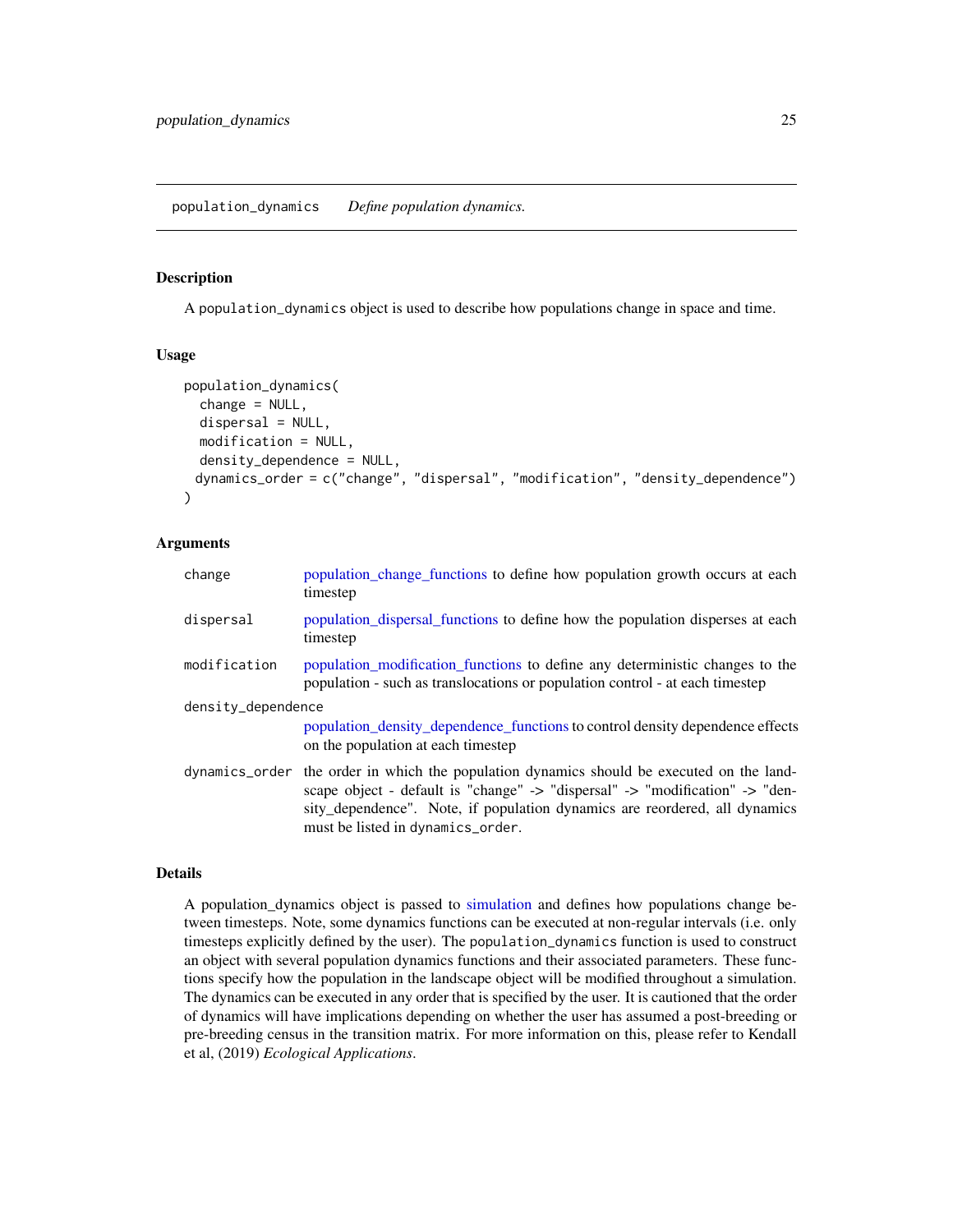#### <span id="page-25-0"></span>Value

An object of class population\_dynamics

### Examples

# Example of setting up population dynamics to only use a population change function.

```
## Not run:
ls <- landscape(population = egk_pop, suitability = NULL, carrying_capacity = NULL)
pd <- population_dynamics(change = growth(egk_mat))
simulation(landscape = ls, population_dynamics = pd, habitat_dynamics = NULL, timesteps = 20)
## End(Not run)
```
<span id="page-25-2"></span>population\_modification\_functions *How the population is modified in a landscape.*

#### Description

Pre-defined functions to define population modification (e.g. translocation) during a simulation.

#### See Also

- [translocation](#page-28-2) for specifying explicit spatial and temporal movements of populations
- [mortality](#page-20-1) for specifying explicit spatial and temporal changes to populations

<span id="page-25-1"></span>set\_proportion\_dispersing *Set proportions of populations dispersing*

#### Description

This function allows a user to specify what proportions of populations in each life-stage disperse. It operates similarly on all cells and in all timesteps throughout a simulation.

#### Usage

set\_proportion\_dispersing(proportions = 1)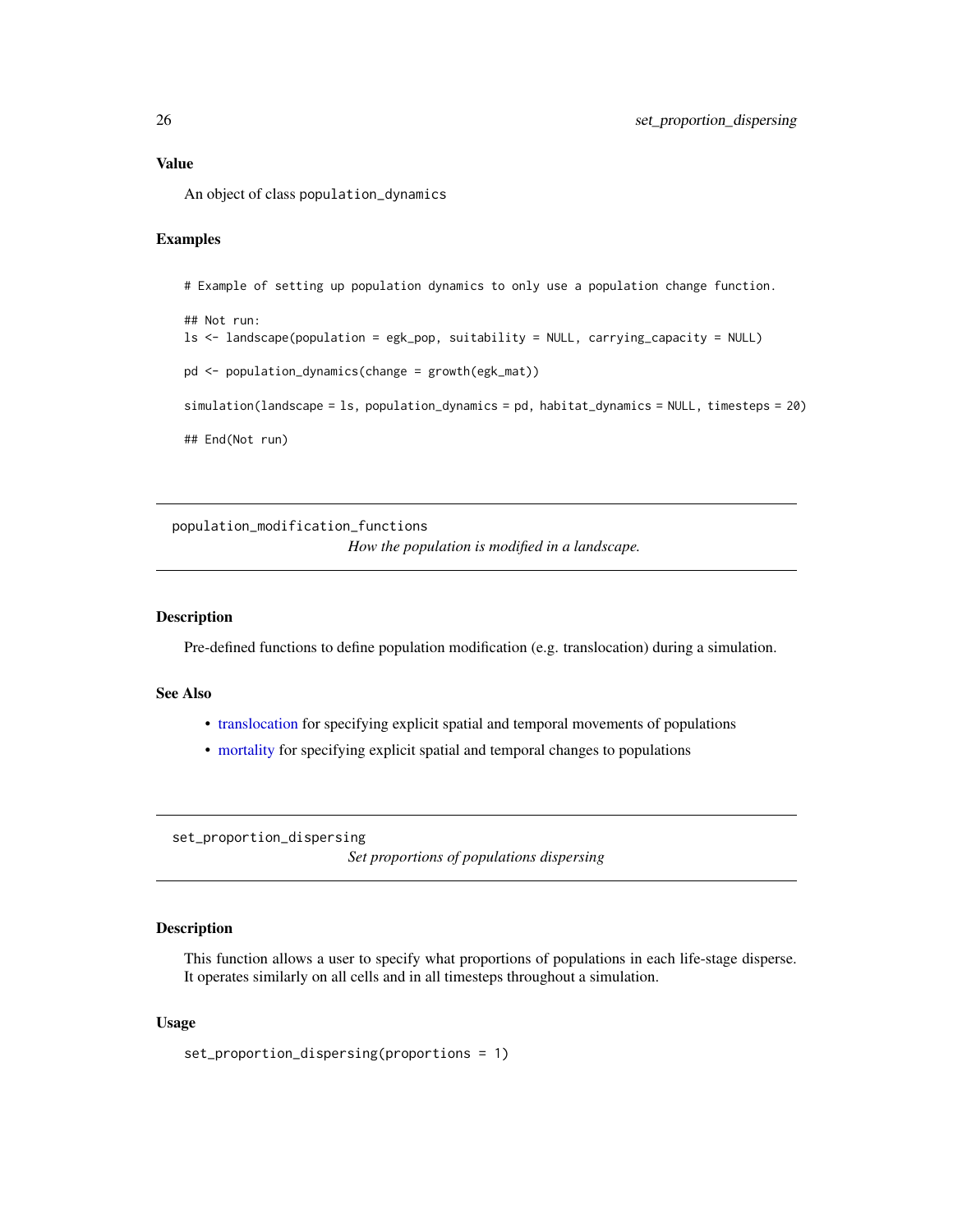#### <span id="page-26-0"></span>simulation 27

#### Arguments

proportions A single value or vector of proportions (between zero and one) of individuals in each life stage that disperse - default is 1. If proportions are specified as a single number, then all life-stages disperse with that proportion, however, a vector of proportions (equal in length to the number of life-stages) can also be specified. To prevent stages from dispersing, set corresponding values to zero.

#### Value

An object of class dispersal\_proportion\_function

#### Examples

```
# Example of a proportion function that disperses no population in the first life stage,
# 50% of the second, and 90% of the 3rd.
## Not run:
prop_dispersal <- set_proportion_dispersing(proportions = c(0, 0.5, 0.9))
kb_dispersal <- kernel_dispersal(dispersal_proportion = prop_dispersal,
                      max_distance = 2000,
                 dispersal_kernel = exponential_dispersal_kernel(distance_decay = 1000))
ls <- landscape(population = egk_pop, suitability = egk_hab, carrying_capacity = egk_k)
pd <- population_dynamics(change = growth(egk_mat), dispersal = kb_dispersal)
simulation(landscape = ls, population_dynamics = pd, habitat_dynamics = NULL, timesteps = 20)
## End(Not run)
```
<span id="page-26-1"></span>simulation *Run a simulation*

#### Description

A simulation changes landscape objects based on selected dynamics over a specified number of timesteps.

#### Usage

```
simulation(
  landscape,
  population_dynamics,
  habitat_dynamics = list(),
  demo_stochasticity = c("full", "none"),
  timesteps = 3,
```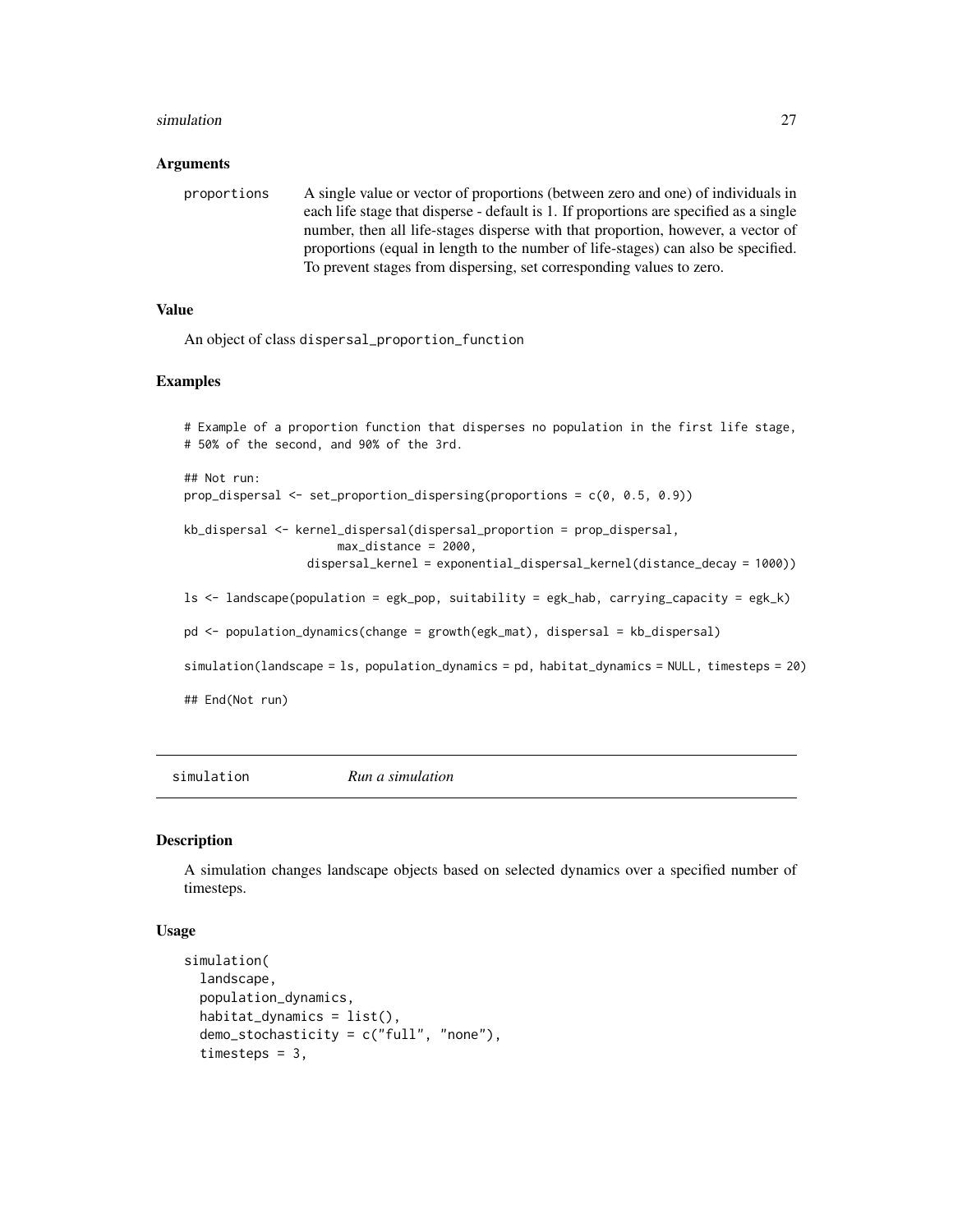```
replicates = 1,
  verbose = TRUE,
  future.globals = list()\lambda
```
#### Arguments

| landscape           | a landscape object representing the initial habitat and population                                                                                                                                                                                                                                           |
|---------------------|--------------------------------------------------------------------------------------------------------------------------------------------------------------------------------------------------------------------------------------------------------------------------------------------------------------|
| population_dynamics |                                                                                                                                                                                                                                                                                                              |
|                     | a population_dynamics object describing how population changes over time                                                                                                                                                                                                                                     |
| habitat_dynamics    |                                                                                                                                                                                                                                                                                                              |
|                     | optional list of functions to modify the landscape at each timestep - see habi-<br>tat_dynamics_functions                                                                                                                                                                                                    |
| demo_stochasticity  |                                                                                                                                                                                                                                                                                                              |
|                     | how should population rounding occur, if at all - "full" uses a multinomial draw<br>to return rounded cell populations (default) whilst "none" returns non-integer<br>cell populations (no rounding). Note, this parameter specification is used con-<br>sistently throughout all functions in a simulation. |
| timesteps           | number of timesteps used in one simulation                                                                                                                                                                                                                                                                   |
| replicates          | number of simulations to perform                                                                                                                                                                                                                                                                             |
| verbose             | print messages and progress to console? (default is TRUE)                                                                                                                                                                                                                                                    |
|                     | future globals a list of custom functions, and objects called by the functions, that a user has<br>created in the global environment for use in a simulation. Note this is only<br>required when running simulations in parallel (e.g. plan(multisession)).                                                  |

#### Value

An object of class simulation\_results

#### Examples

```
## Not run:
ls <- landscape(population = egk_pop, suitability = egk_hab, carrying_capacity = egk_k)
pd <- population_dynamics(change = growth(egk_mat),
                          dispersal = kernel_dispersal(max_distance = 2000,
                                        dispersal_kernel = exponential_dispersal_kernel(
                                          distance_decay = 1000)),
                          density_dependence = ceiling_density())
# Run a simulation with full demographic stochasticity and without any habitat
# dynamics for tewnty timesteps.
sim <- simulation(landscape = ls,
                  population_dynamics = pd,
                  habitat_dynamics = NULL,
                  timesteps = 20)
```
## End(Not run)

<span id="page-27-0"></span>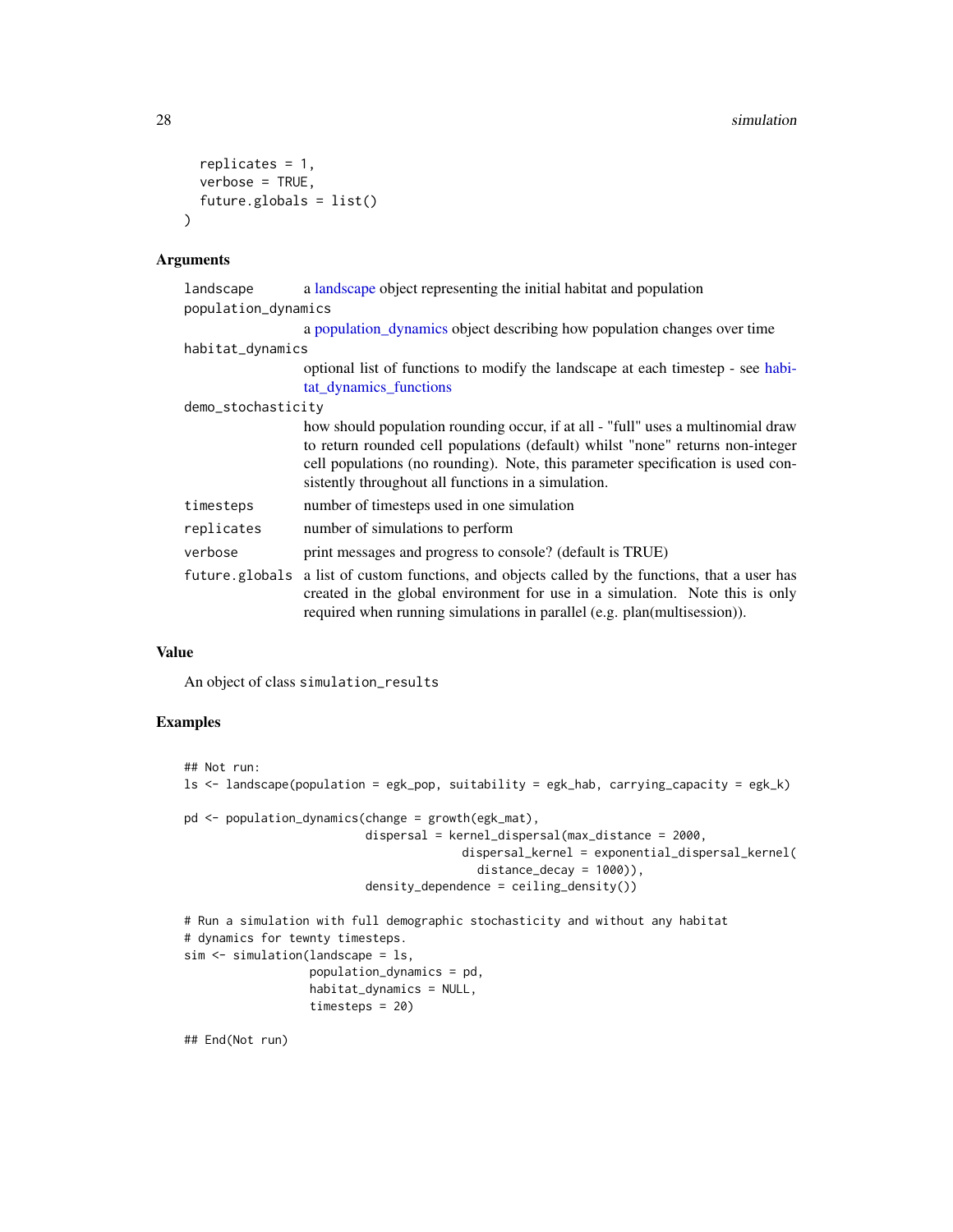<span id="page-28-0"></span>steps *Simulate population trajectories over space and time with dynamic functions.*

#### Description

Simulating shifts in species populations is an important part of ecological management. Species respond to spatial and temporal changes in the landscape resulting from environmental phenomena, managerial actions or anthropogenic activities. This data is crucial for modelling, however, current software that incorporates this information has limited flexibility, transparency, and availability. steps extends the features found in existing software and accepts common spatial inputs that are derived from many other existing software packages.

A [simulation](#page-26-1) is run on a [landscape](#page-18-1) using population dynamics functions contained in a [popula](#page-24-1)tion dynamics object. habitat dynamics functions can also be added to the simulation to modify the habitat during a simulation.

<span id="page-28-1"></span>transition\_function *Create a growth transition function*

#### **Description**

A growth transition function defines how spatial objects or custom functions influence survival and fecundity. Two built-in functions are provided for the user to select, however, a user may also provide custom written functions to modify survival and fecundity throughout a simulation. Please see the tutorial vignette titled "Creating custom \*steps\* functions" for information on how to write custom functions for use in simulations.

#### See Also

- [modified\\_transition](#page-19-1) to use rasters to modify survival and fecundity
- [competition\\_density](#page-5-1) to use relationship to carrying capacity to modify survival and fecundity

<span id="page-28-2"></span>

| translocation | Translocate populations |  |
|---------------|-------------------------|--|
|---------------|-------------------------|--|

#### Description

This function is used to move or introduce populations throughout a simulation. A user can specify which life-stages will be affected (default is all) and in which timesteps the translocations will take place. A warning will be generated if populations are not available where specified to translocate from.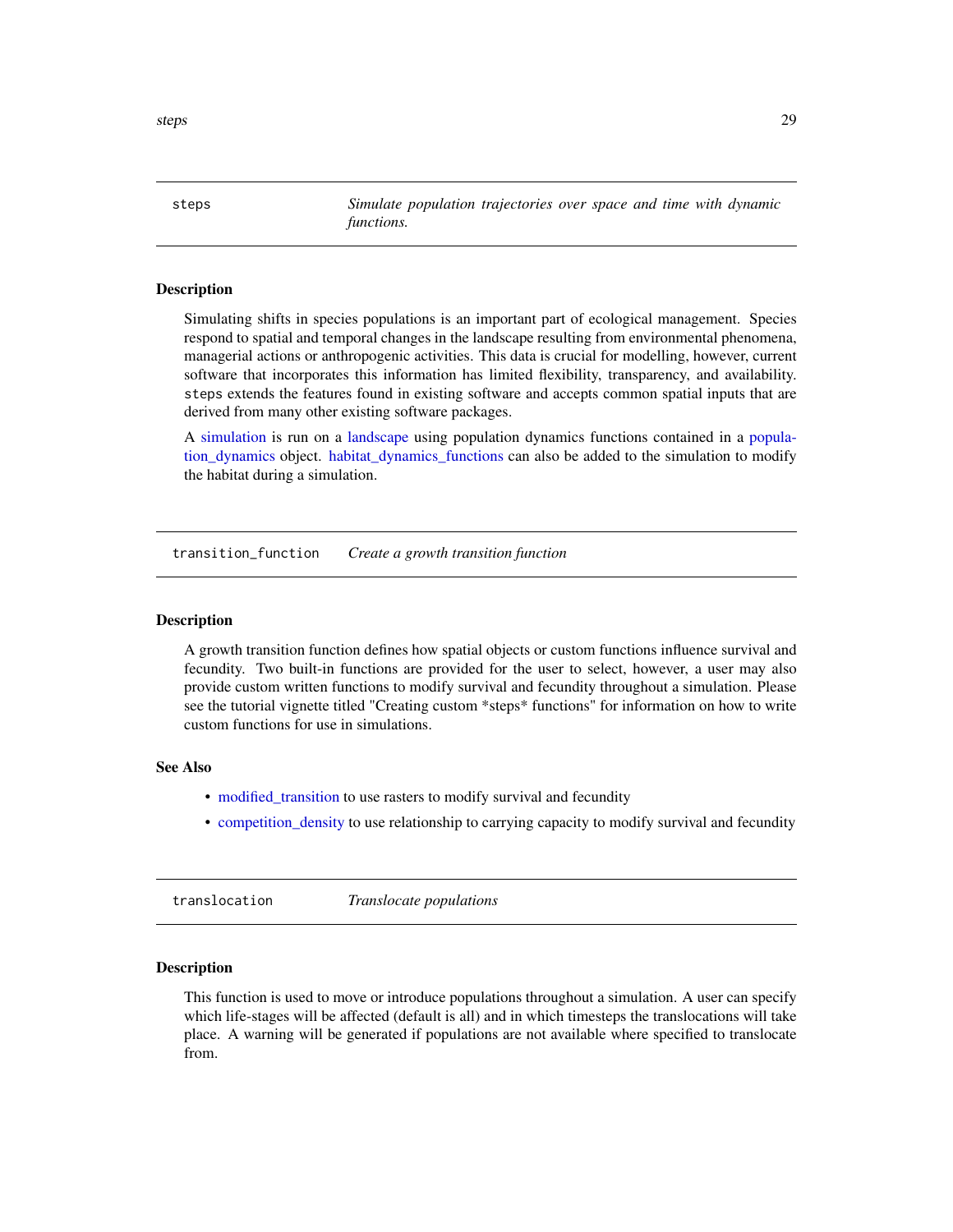#### Usage

```
translocation(
  origins_layer,
  destinations_layer,
  stages = NULL,
  effect_timesteps = 1
\mathcal{L}
```
#### Arguments

| origins_layer      | the name of a spatial layer in the landscape object with the locations and number<br>of individuals to translocate from. Note, this layer will have only zero values if<br>individuals are being introduced from outside the study area |
|--------------------|-----------------------------------------------------------------------------------------------------------------------------------------------------------------------------------------------------------------------------------------|
| destinations_layer |                                                                                                                                                                                                                                         |
|                    | the name of a spatial layer in the landscape object with the locations and number<br>of individuals to translocate to. Note, this layer will have only zero values if<br>individuals are being controlled (e.g. culling)                |
| stages             | which life-stages are modified - default is all                                                                                                                                                                                         |
| effect_timesteps   |                                                                                                                                                                                                                                         |
|                    | which timesteps in a single simulation do the translocations take place                                                                                                                                                                 |

#### Examples

# Modify populations in all life-stages using explicit layers of origin and destination populations # in timesteps 5, 10, and 15.

```
## Not run:
trans_pop <- translocation(origins_layer = "origins",
                           destinations_layer = "destinations",
                           stages = NULL,
                           effect_timesteps = c(5, 10, 15))
ls <- landscape(population = egk_pop,
                suitability = NULL,
                carrying_capacity = NULL,
                "origins" = egk_origins,
                "destinations" = egk_destinations)
pd <- population_dynamics(change = growth(egk_mat), modification = trans_pop)
simulation(landscape = ls, population_dynamics = pd, habitat_dynamics = NULL, timesteps = 20)
## End(Not run)
```